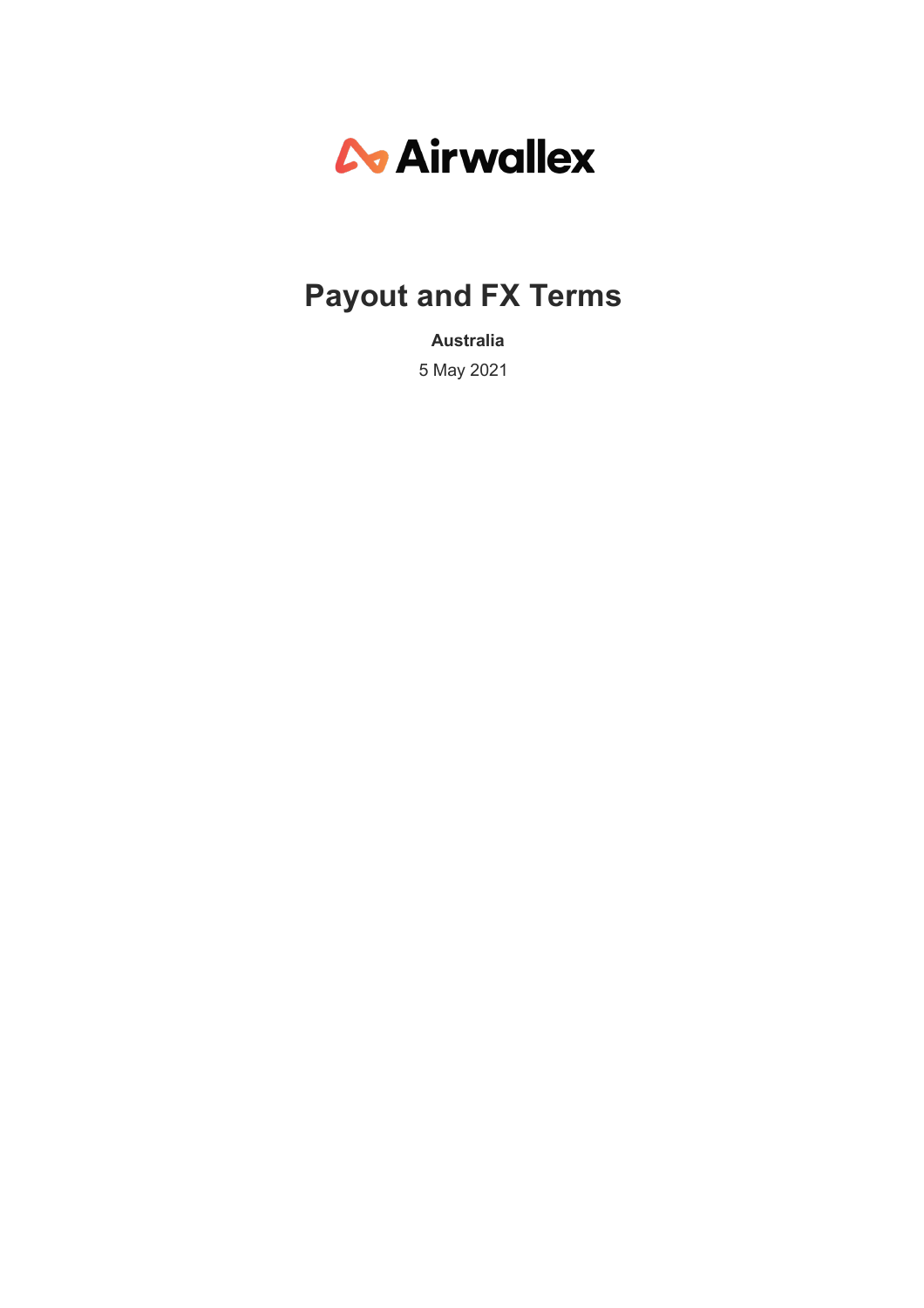# **PAYOUT AND FX TERMS AUSTRALIA**

# **1. THESE TERMS**

- 1.1. The Airwallex Payout and FX Terms (the '**Agreement**') comprises terms and conditions governing the relationship between you ('**Customer'** or '**you'**) and Airwallex Pty Limited ('**Airwallex**', '**us**' or '**we**') that apply to our Services (which we describe in clauses 5, 8 and 9). Please read this Agreement carefully and contact us if anything is unclear. The Customer and Airwallex will individually be referred to as a **Party**, and collectively, as **Parties**.
- 1.2. The Application Form, as amended by you, is incorporated into and forms part of the Agreement. We will provide you with separate terms and conditions for any services that fall outside the scope of this Agreement.
- 1.3. You should also download a copy of the Agreement and keep it for future reference or ask us for a copy at any time. You can always see the most current version of the Agreement (as well as the documents below), on our website www.airwallex.com.
- 1.4. Please read the following additional documents which also apply to your use of the Airwallex Platform and Services and should be read together with this Agreement:
	- (a) Financial Services Guide;
	- (b) Product Disclosure Statement;
	- (c) Acceptable Use Policy
	- (d) Privacy Policy
	- (e) Electronic Communications Consent
	- (f) Identity Verification Terms
	- (g) API Documentation
	- (h) any other terms referenced in this Agreement

Unless otherwise specified, the above documents do not form part of this Agreement.

1.5. If we need to send you information in a form you can keep, we will either send you an email or provide information on our website or via the Airwallex Platform that you can download. Please keep copies of all communications we send to you.

# **2. WHO AIRWALLEX IS AND HOW TO CONTACT US**

- 2.1. **Our company information**. The Services are offered by Airwallex Pty Ltd (ABN 37 609 653 312; AFSL 487 221), which has its registered office at Level 7/15 William Street, Melbourne, Victoria.
- 2.2. **How to contact us**. You can contact us by:
	- (a) emailing us at: support@airwallex.com
	- (b) sending mail to us at: Level 7/15 William Street, Melbourne, Victoria
	- (c) telephone: +61 3 8583 0915.
- 2.3. **How we will contact you**. We will contact you using the contact details you provided when you registered or such other contact details that you provide to us – please keep these up to date. By using our Services you agree to receive electronic communications from us. If we have reasonable concerns either about the security of your Wallet or Global Account, or any suspected or actual fraudulent use of your Wallet or Global Account, we will contact you via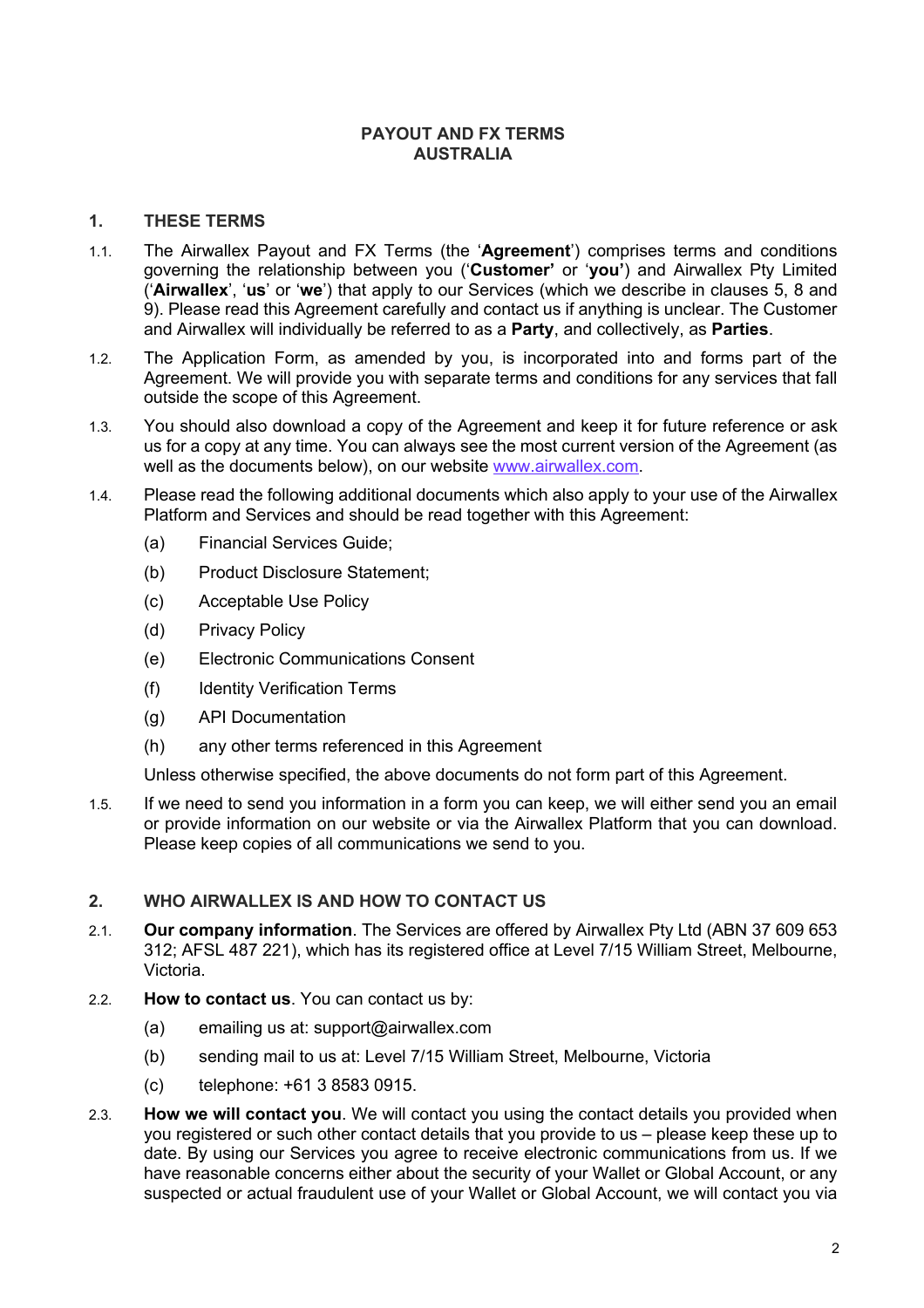telephone, email, or both (unless contacting you would be unlawful or compromise our reasonable security measures).

# **3. CHANGES TO THIS AGREEMENT**

- 3.1. We may change this Agreement (including the Service Fees) by giving you 30 days' prior written notice. We will consider that you have accepted the proposed changes if you do not terminate this Agreement by giving us written notice during the notice period.
- 3.2. We may also make some changes immediately, without prior notice, if they:
	- (a) are required by Applicable Law; or
	- (b) relate to the addition of a new service or extra functionality of our Services and do not affect terms relating to the existing Services.
- 3.3. You should stop using our Services if you do not agree to these changes. If you keep using our Services after we have announced such a change, we will treat you as having accepted the change.
- 3.4. **Updates**. We may issue updates for the Airwallex Platform, including the Airwallex APIs, from time to time. We may need to do this to facilitate the continued and proper operation of the Platform, make improvements to the Platform or to comply with Applicable Law. Some updates may require you to take steps to implement them. You agree to implement such updates as soon as reasonably practicable after receipt. In some cases (for example, if there are security risks), you will not be able to use the Airwallex Platform until you have implemented the update. If you have not implemented an update within 6 months of us releasing it, we may stop providing some of the Services to you or terminate this Agreement, by giving you two months' prior written notice.

#### **4. CUSTOMER DUE DILIGENCE**

- 4.1. To meet our obligations under Applicable Law, before we provide our Services to you and from time to time during our provision of Services to you, we may carry out customer due diligence checks on you, your directors, partners, ultimate beneficial owners, and employees (as relevant), Authorised Users and Additional Cardholders together with any parties involved in your transactions. You must provide us with complete, accurate, and up to date information at all times. You will promptly provide any additional information we require at any time, at the latest within two (2) Business Days of a request from us. You acknowledge that we may not provide you with any of our Services until we have received all the information we require. We will not be responsible for any loss arising out of your failure or delay in providing us with the information we require.
- 4.2. You agree that we may make, directly or using a third party, any inquiries we believe are necessary to verify information you provide to us, including checking commercial databases or credit reports. We may keep records of such customer due diligence checks in accordance with Applicable Law.
- 4.3. You agree that our provision of, and your ability to use, the Services is subject to:
	- (a) successful completion of the initial, and any subsequent, credit evaluations (if applicable); and
	- (b) there being no material changes to your credit status during the term of the Agreement.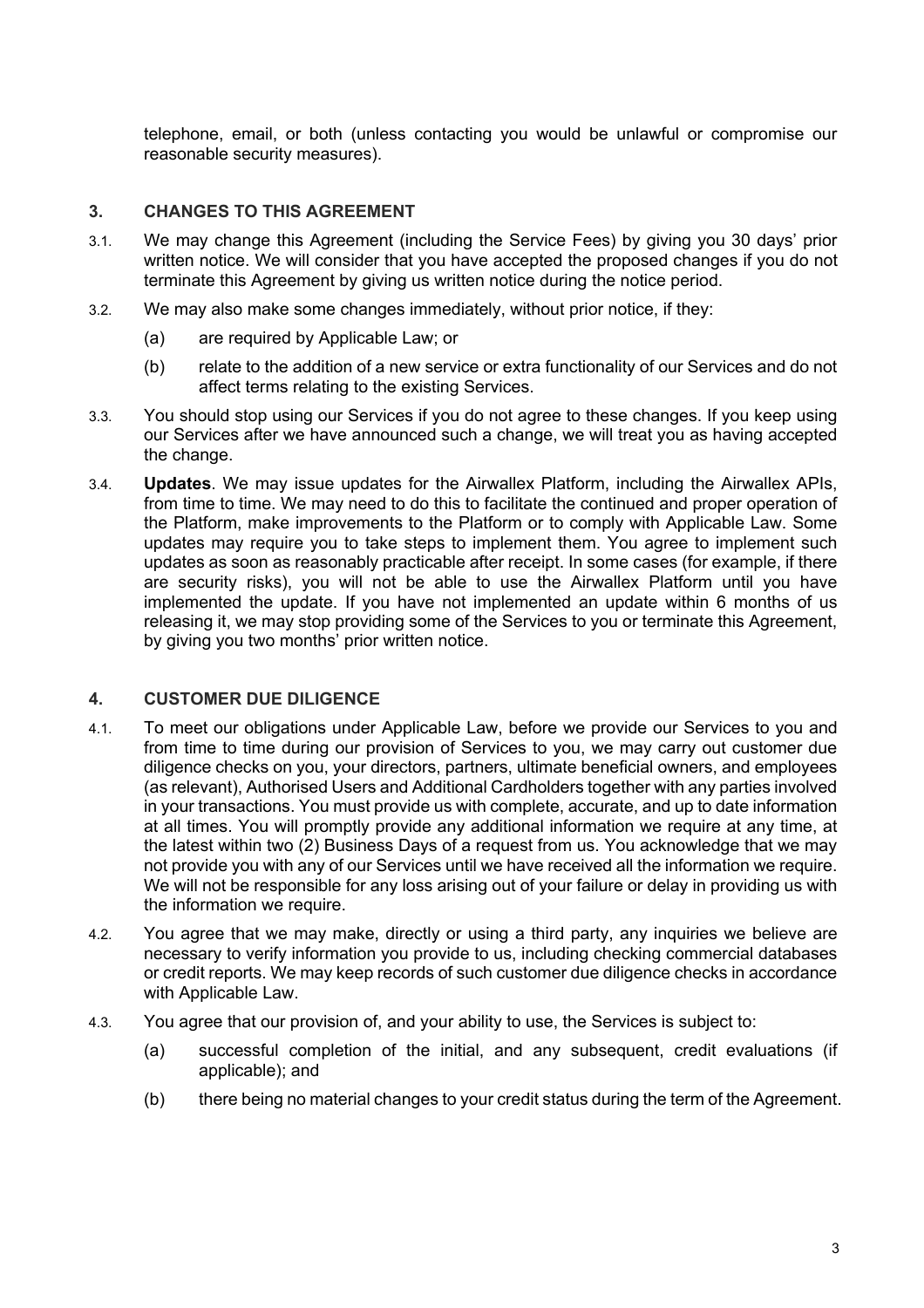# **5. ABOUT THE SERVICES**

- 5.1. **Wallet**. The '**Wallet**' enables you to electronically hold, send and receive funds in the form of non-cash payments through the Airwallex Platform. The funds in the Wallet can be in multiple currencies but only in the Supported Currencies that we offer, which may change from time to time. The funds in your Wallet may be used to make Payments or FX Conversions in accordance with this Agreement.
- 5.2. **Global Account**. The Global Account is a currency collection service where Airwallex will provide you with local bank account details in Supported Jurisdictions and Supported Currencies which you can provide to payers. A Global Account may be subject to Additional Terms for a Supported Jurisdiction. Subject to any Additional Terms, such bank account shall be opened in the name of Airwallex and any funds received into such account are received by Airwallex as your limited agent and you hereby appoint Airwallex as your agent for such purposes.
- 5.3. You may request Airwallex to open more than one Global Account for a particular Supported Currency. When you request that we open a Global Account you will be provided with a unique account number. You acknowledge and agree that such account number is for administrative purposes only and does not represent a separate bank account opened in your name.
- 5.4. You acknowledge and agree that the Global Account may be provided through financial institutions in certain Supported Jurisdictions. Where money from a payer is received, it may be initially received into an account with such financial institutions. However, Airwallex will on a regular basis sweep such amounts representing your portion of the balance (or equivalent amount in AUD or another currency on a marked to market bases) into a Segregated Account in accordance with Applicable Law.
- 5.5. **How balances are represented**. The funds collected through a Global Account will be represented in your Wallet as part of the balance in each Supported Currency – there will not be a separate balance shown for funds collected through a Global Account.
- 5.6. **Segregated Account**. Subject to clause 5.4, Airwallex will hold funds reflecting the balance of your Wallet on trust in one or more accounts we hold with an authorised deposit-taking institution ('**ADI'**) (each a '**Segregated Account**'). A Segregated Account may include funds of other Airwallex users but will be held separately from Airwallex's own funds. Airwallex is entitled to keep the interest (if any) earned on these accounts.
- 5.7. The balance of your Wallet:
	- (a) will not expire, except when your Wallet is closed see clause 17 for more details;
	- (b) will not earn any interest or rewards; and
	- (c) can be withdrawn at any time, subject to certain conditions see clause 9 for more details.
- 5.8. We may place interim or permanent restrictions on your use of the Wallet, a Global Account or any other part of the Services depending on certain regulatory requirements, identity verification checks or business requirements, which will be set out in the Acceptable Use Policy or any Additional Terms. These will be communicated to you at the time the restriction is put in place or, if that is not practical due to urgent or unforeseen circumstances, promptly after the restriction is put in place.
- 5.9. **Supported Currencies.** The Services relate to a range of Supported Currencies. The Supported Currencies may differ depending on the Service. More information about the Supported Currencies for each Service are available on www.airwallex.com or the Airwallex Platform.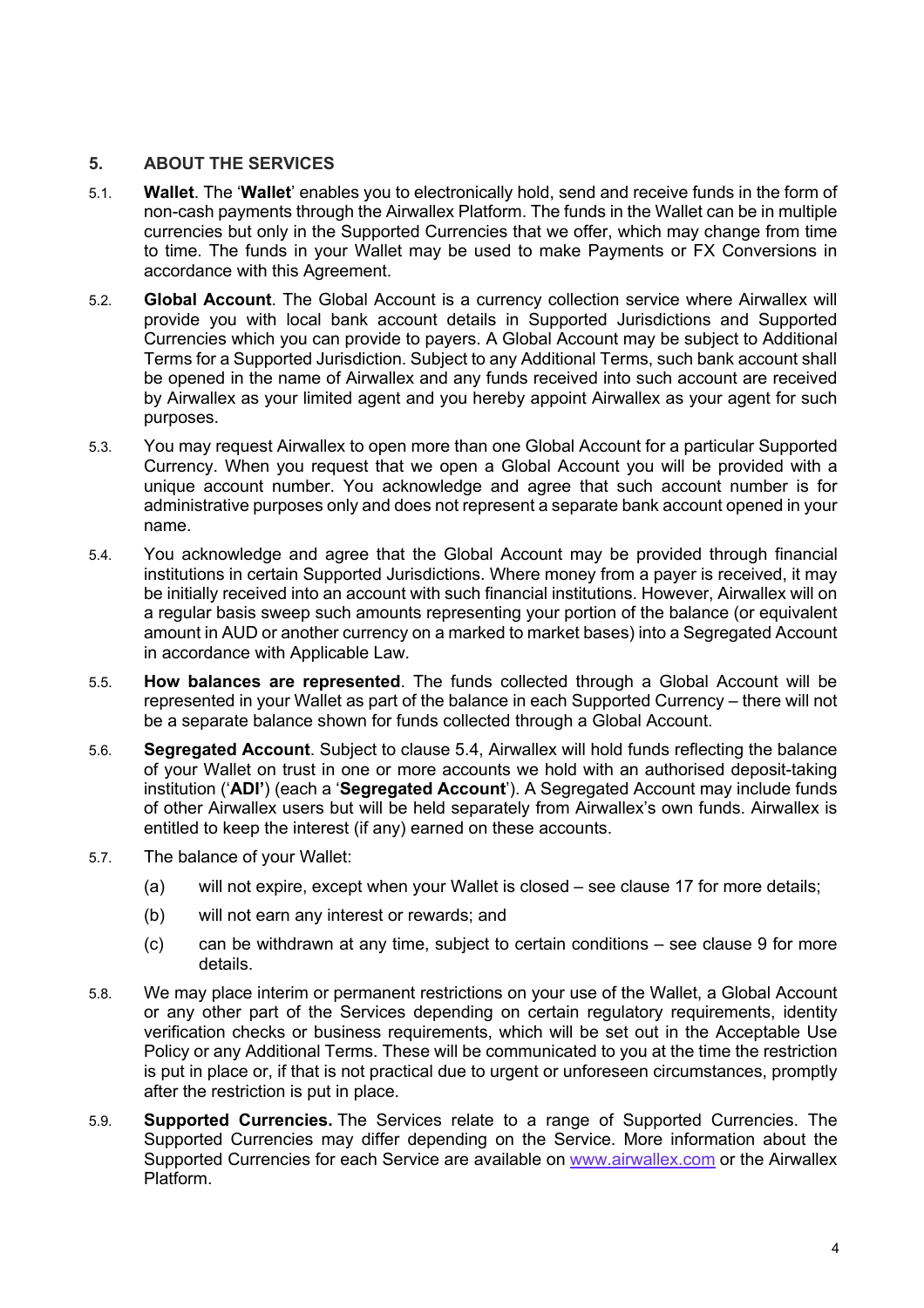5.10. **Airwallex Card**. If we have agreed to issue you or any Additional Cardholder with a Card, the terms set out in the Issuing Terms shall apply to the use of any Cards linked to your Wallet in addition to the terms of this Agreement. The terms of the Issuing Terms shall be incorporated and form a part of this Agreement as if set out in this Agreement in full.

# **6. GETTING STARTED**

- 6.1. **Creating your Airwallex Profile**. In order to use our Services, you must apply by providing the necessary information as prompted through the Airwallex Platform to register and create your Airwallex Profile. If required by Airwallex, you must provide your bank account details to be linked to your Airwallex Profile. We will review your application and contact you if we agree to provide you with the Services.
- 6.2. We will only create your Airwallex Profile and allow you to use our Services if we are satisfied with the information you have provided, and we have been able to verify this information. We may refuse a request to create your Airwallex Profile and use our Services in our sole discretion, for example if we reasonably believe you may be in breach of our Acceptable Use Policy or due to regulatory restrictions. You must inform us promptly if any details previously provided as part of your Airwallex Profile changes or is incorrect.
- 6.3. You can only have one Airwallex Profile, unless we agree otherwise in writing. If we discover that you have more than one Airwallex Profile, at our discretion, we may either merge or close any duplicate profiles, or terminate your Services, for example, if we reasonably believe you have opened them in order to bypass any restrictions in the Services.
- 6.4. You confirm you are acting on your own account, not on behalf of any other person or legal entity. Where you are a company, sole trader, partnership or other commercial entity, you confirm the Services are being used in connection with business or commercial purposes and not for personal, domestic or household purposes. If you are entering into this Agreement as trustee of a trust, you must disclose that to us. We will deem any use of the Wallet, including any transfers into and out of the Wallet, to have been carried out by you.
- 6.5. **Creating a Global Account**. Once we have created your Airwallex Profile, you can submit a request to open a Global Account by logging on to the Airwallex Platform and providing the necessary information, including any additional information that we may require from time to time. You may also need to agree to Additional Terms. We will advise you of this requirement, if relevant, when you request to open a Global Account.
- 6.6. **Setting up Airwallex APIs**. You may access the Airwallex Platform through Airwallex APIs as well as the Webapp. However, in order to use our Services through the Airwallex APIs, you must first be approved by us. If you are approved by us, you will need to comply with our API Documentation and reasonable directions regarding the integration and use of the Airwallex APIs.

# **7. AUTHORISED USER**

7.1. You may appoint an '**Authorised User**' (for example, any of your directors, officers, employees or professional advisors) to access information about the Services and act on your behalf to enter into and confirm FX Conversions and Payments under this Agreement. You must set up each Authorised User with a User Profile and promptly provide us with the following details of any of your proposed Authorised Users: Customer name, name of Authorised User, Customer address and billing address, phone and email address of Authorised User, and any other contact or identification information of the Authorised User that we may reasonably require. You must inform us promptly if any details previously provided about an Authorised User changes or is incorrect. You will ensure that your Authorised Users comply with this agreement and in respect of your obligations and liabilities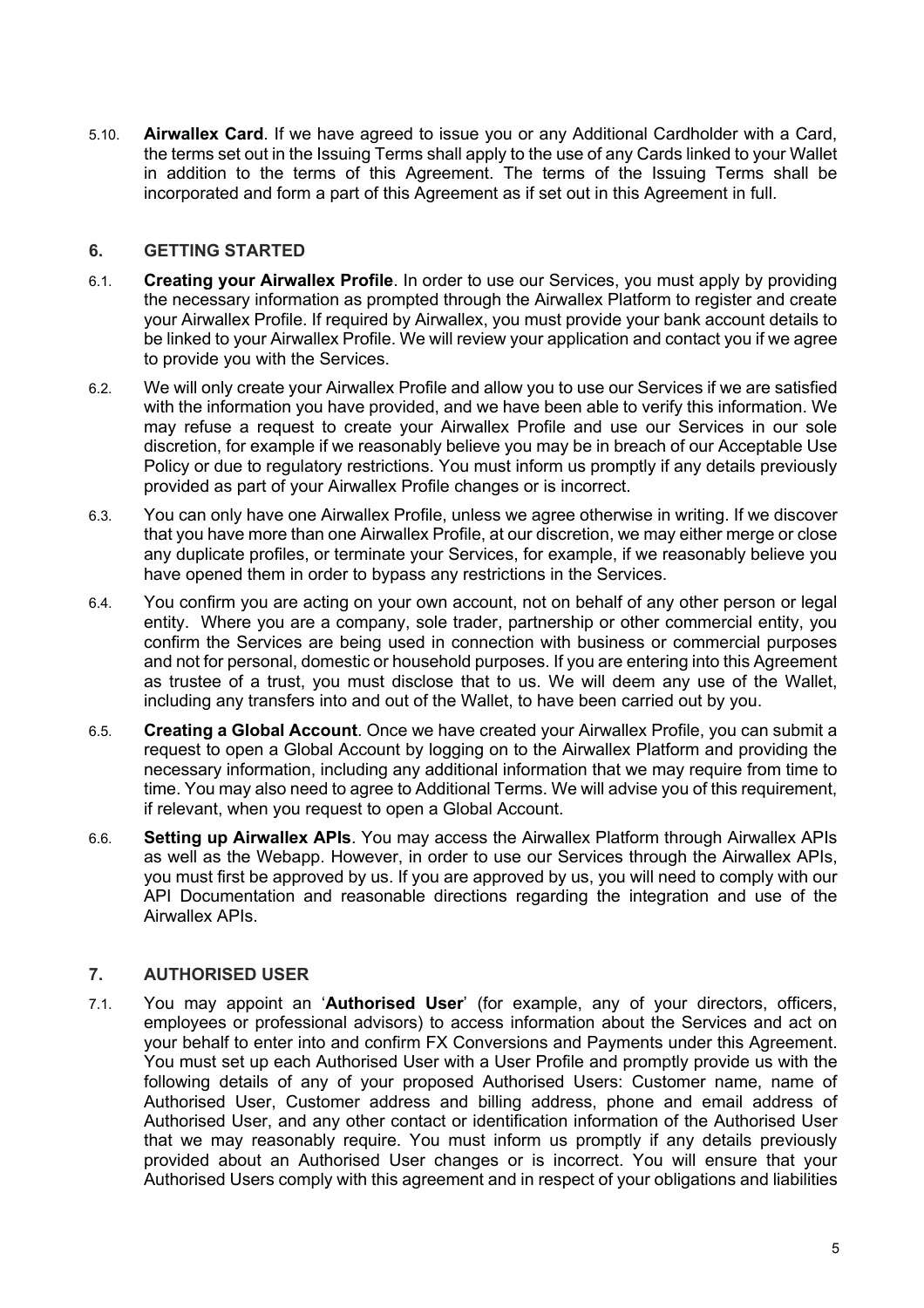under this Agreement and for such purposes any references to 'you' shall (where the context requires) be read as including your Authorised Users.

- 7.2. You may setup you Authorised Users to have different levels of authority by following the relevant prompts on the Airwallex Platform.
- 7.3. You agree that:
	- (a) your Authorised Users have the authority to provide instructions to us for the provision of Services on your behalf;
	- (b) we may rely on instructions given by the Authorised User, and you will be bound by the actions of your Authorised Users, until you provide us with written notice withdrawing or otherwise varying the authority of an Authorised User;
	- (c) we may refuse access to your Authorised User(s) if we are concerned about unauthorised or fraudulent access; and
	- (d) you will promptly report to us any infringements or unauthorised access to the Airwallex Platform, including through the Webapp or Airwallex APIs.

#### **8. RECEIVING PAYMENTS & LOADING MONEY INTO THE WALLET**

- 8.1. **Funding your Wallet**. You can load funds to your Wallet by logging in to the Airwallex Platform and following the steps as prompted. You may load funds to the Wallet by way of a bank transfer to Airwallex. We may permit additional methods of receiving or loading money into the Wallet from time to time.
- 8.2. **Global Account collection**. If we have opened a Global Account for you, you may also receive funds to your Wallet through payer making a payment through the Global Account service in accordance with clause 5 above.
- 8.3. **We will credit your Wallet when we receive your funds**. When transferring money to your Wallet or to a Global Account, you should ensure that you or any transferee enters the correct bank details and any unique transaction reference number details specified by Airwallex. If you do not provide accurate details, then we may not be able to credit your Wallet and we will not be responsible for any loss you incur as a result. We are not responsible for any funds transferred, and will not record them as available in the Wallet, until we have actually received the funds from you or via a collection through the Global Account. The transfer of funds from you or other payers to your Wallet or a Global Account is a service provided by third parties, and is not part of our Services. We have no control over the time it may take for the transfer of such funds to clear and settle. If you think a mistake has been made, in transferring money to your Wallet or a Global Account, you should promptly contact the third party responsible for the transfer in the first instance. We will use reasonable efforts to cooperate with any such third party in investigating any such mistaken transfer.
- 8.4. **Reversals**. We may need to reverse a transaction and either deduct funds we have credited to your Wallet, or return funds we have debited from your Wallet, including in the following circumstances:
	- (a) the sender, or any relevant payment services provider, reverses a transaction or is likely to reverse a transaction;
	- (b) the sender made a transfer to you by mistake or your account has been credited in error;
	- (c) you have provided us with incorrect instructions for the transaction;
	- (d) we suspect that a transaction is fraudulent, or is in breach of this Agreement, the Acceptable Use Policy or Applicable Law; or
	- (e) we exercise our rights under clause 16.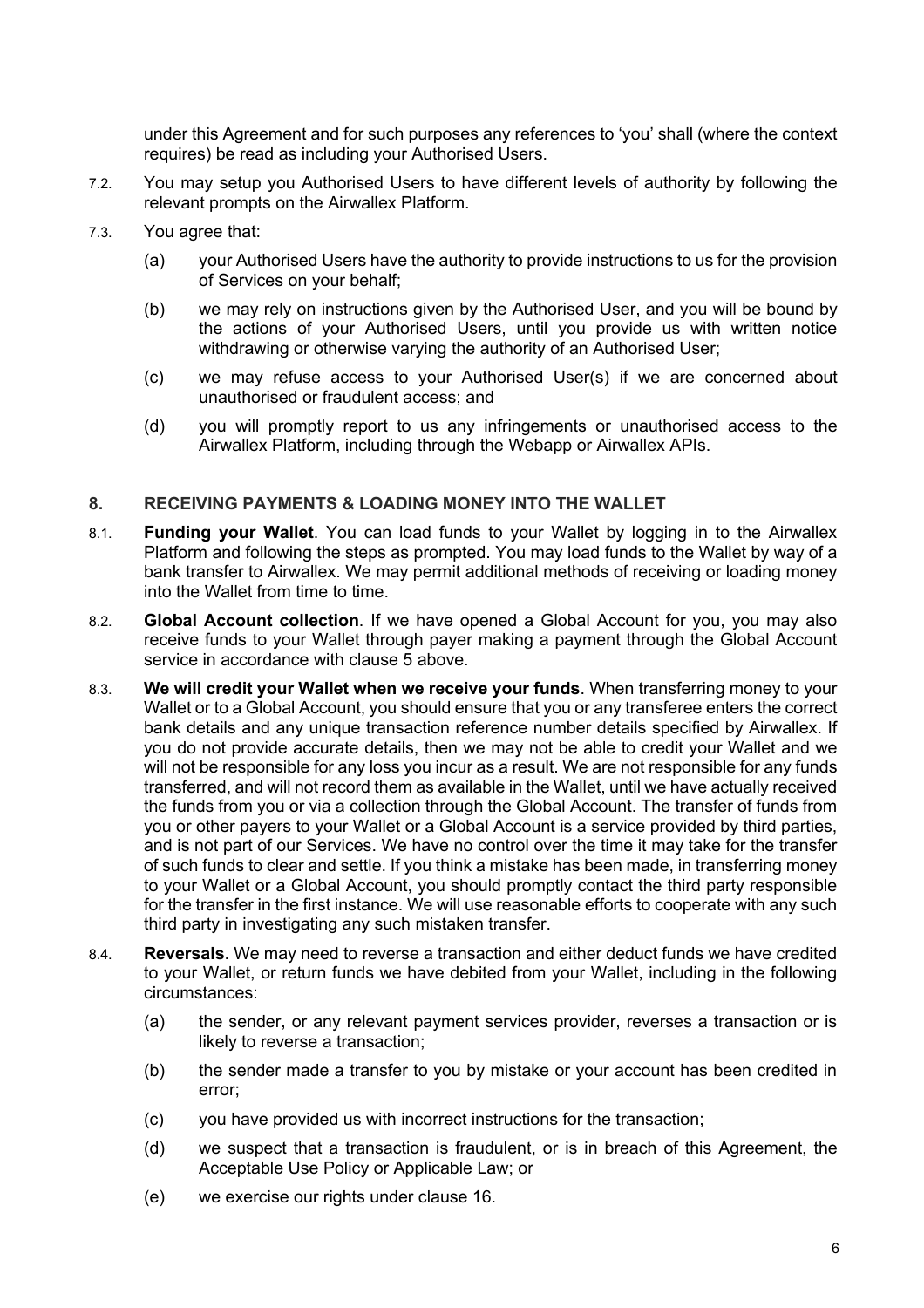- 8.5. If you do not have enough funds in your Wallet for us to make a deduction, you must reimburse us as soon as possible, as set out in clause 9.22.
- 8.6. Where the original transaction was made through the Card, reversals will be effected in accordance with the Issuing Terms. For other transactions, where we make a reversal, we may choose whether to make the reversal in the currency of the original transaction or in a separate currency, for example, where the original transaction is not in a Supported Currency which can be held in your Wallet, we will generally choose to convert the amount of the reversal into your Base Currency. Where we are required to perform any currency conversions in connection with the reversal of a transaction, we will do this at the prevailing FX Exchange Rate applicable at the time of the reversal or at the original FX Exchange Rate applicable to the transaction, in our discretion.
- 8.7. You must promptly notify Airwallex in writing if you become aware that your Wallet has been credited in error.

#### **9. MAKING PAYMENTS AND FX CONVERSIONS**

- 9.1. **Your instructions**. You may instruct us to make a FX Conversion or Payment by providing the necessary details as prompted in the Airwallex Platform.
- 9.2. You should check each instruction carefully to ensure that the details of the instruction are correct including the bank account details of any payee. If you do not provide accurate details, then we may not be able carry out your instructions correctly. In such cases, we will not be liable for any loss you incur, although we will use reasonable efforts to investigate and credit or return incorrect and inaccurately referenced payments into or from your Wallet. You should inform us promptly if you think a mistake has been made in your instructions. However, we may not be able to stop, amend or reverse a transaction undertaken in accordance with your instructions once a Confirmation has been issued.
- 9.3. **Confirmation**. Except in relation to Forward Contracts and unless otherwise approved by Airwallex, you must have sufficient funds in your Wallet in the relevant source currency to cover the full amount of any FX Conversion or Payment (including Service Fees) that you wish to make. We may decline your instructions if you do not have enough funds, if you exceed any applicable limits, or in accordance with clause 17. When we are satisfied with your instructions we will issue you with a Confirmation and the amount specified in the Confirmation becomes due and payable to us on the date specified in the Confirmation.
- 9.4. Where there are insufficient funds for one or more FX Conversions and/or Payments at Settlement Cut-Off, Airwallex reserves the right to make the FX Conversion or Payment at its discretion (for example, on a time basis, converting the earliest booked FX Conversion or Payment up to the value of the funds available to Airwallex at the applicable Settlement Date or Payment Date). The remaining booked FX Conversions will be treated as failed transactions, and Airwallex reserves the right to charge relevant break costs and administration fees in accordance with this Agreement.
- 9.5. We may impose daily or periodic limits on the amount of Payments or FX Conversions you may enter into.
- 9.6. **FX Exchange Rate**. You may access the indicative FX Exchange Rate for a FX Conversion through the Airwallex Platform. The indicative FX Exchange Rate will be quoted to you when you instruct us through the Airwallex Platform and the final FX Exchange Rate will be confirmed when we issue a Confirmation. We will ensure, as far as reasonably practicable, that the confirmed FX Exchange Rate reflects the rate quoted to you. The rate may be different as the rate may have changed between the time of your instruction and the time we issue the Confirmation. You agree that changes to exchange rates come into effect immediately without notice.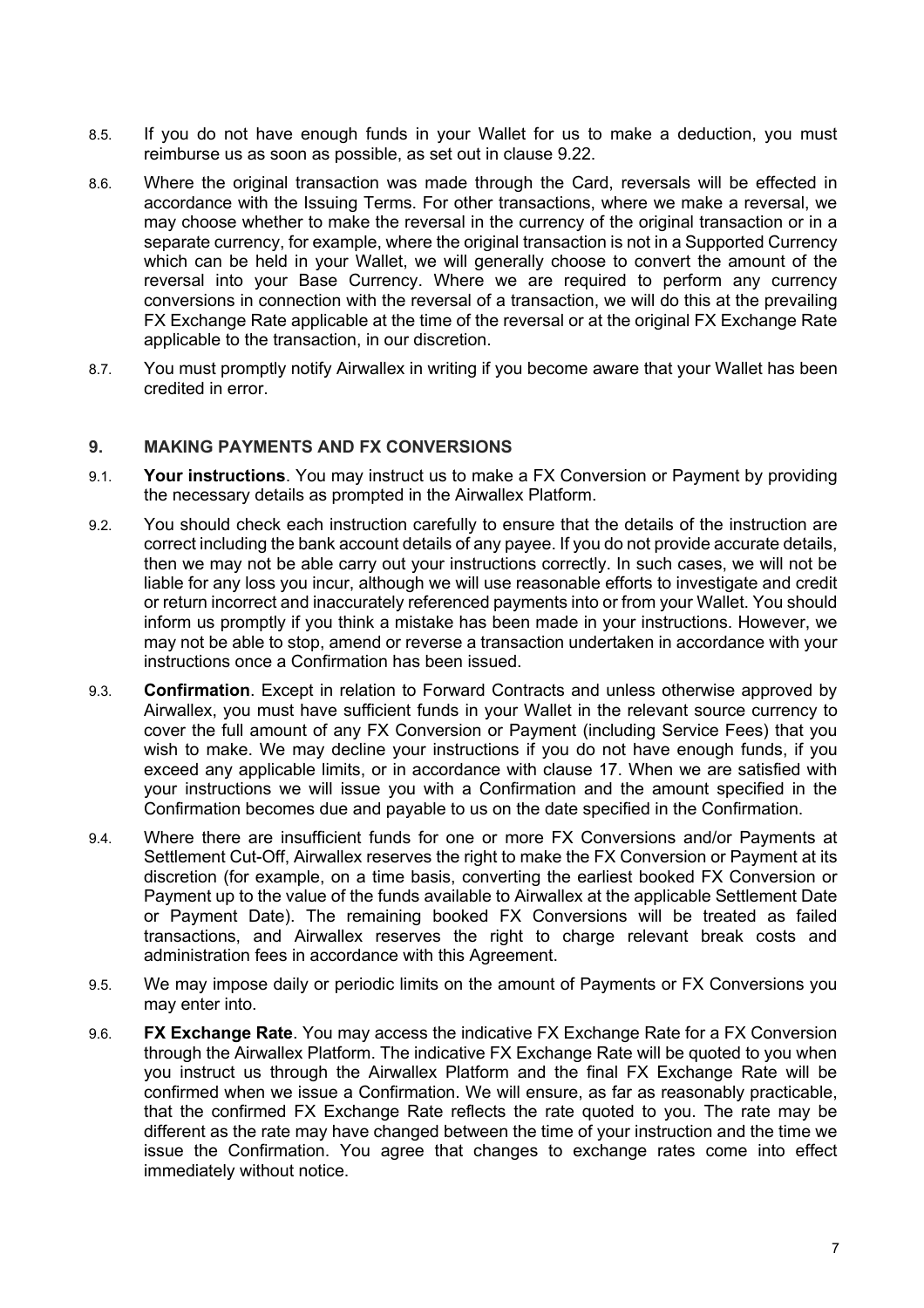- 9.7. We may agree to allow you to enter into FX Conversions at an agreed FX Exchange Rate for an agreed period of time (**Lock FX**). Where you have requested and we have agreed to provide you with Lock FX, the agreed FX Exchange Rate will apply to all FX Conversions entered into during the period of the Lock FX.
- 9.8. **Forward Contracts**. If you are approved to enter into Forward Contracts, you may request to enter into a Forward Contract by providing instructions to us through the Airwallex Platform. If we agree to your request we will provide you with a Confirmation setting out the details of the Forward Contract. You agree that it is your responsibility to check the Confirmation to ensure that it corresponds with your instructions. You agree to enter into Forward Contracts only for the purpose of facilitating payment for identifiable goods or services. If we reasonably believe that you intend to enter into the Forward Contract for other purposes, we:
	- (a) may decline to accept your instruction in respect of a Forward Contract; or
	- (b) if we have already accepted your instruction, we may cancel the Forward Contract.
- 9.9. Forward Contracts shall be settled by the physical delivery of foreign currency by us on the Settlement Date against the payment of any outstanding amount you owe to us in respect of the Forward Contract. You may not elect to "cash settle" a Forward Contract by transferring to us or requiring us to transfer to you the associated net cash position.
- 9.10. **Settlement requirements.** The issue of a Confirmation means that the FX Conversion or Payment has been created and cannot be cancelled by you. We will deduct the relevant proceeds due and payable in connection with the FX Conversion or Payment from your Wallet on the Settlement Date. You must ensure that there are sufficient funds available in your Wallet by the relevant Settlement Cut-Off time.
- 9.11. If a Settlement Date or Payment Date is not a Business Day or the day is not a day banks are open for business (other than a Saturday, Sunday or public holiday) in the countries of the currencies that are being transacted (**Local Business Day**), then the Settlement Date or Payment Date (as applicable) may be adjusted by us to the next day that is both a Business Day and a Local Business Day.
- 9.12. If any other date specified in this clause 9 is not a Business Day, or if we receive your instructions after 5pm on a Business Day, then the date may be adjusted by us to the next day that is a Business Day.
- 9.13. **Execution time**. If you are making a Payment and/or FX Conversion, we will generally remit the Payment and/or effect the FX Conversion on the Payment Date or Settlement Date (as applicable) provided that we have received corresponding payment or funds from you in accordance with clause 9.10.
- 9.14. For a Payment, the methods of crediting the funds may be provided by third parties (for example the bank where the payee has their bank account) and are not part of our Services. We do not have any control over the amount of time it may take for a payee's bank or payment provider to credit funds to the payee, but would generally expect this to take less than 5 Business Days, unless a longer period is required by Applicable Law.
- 9.15. **Holding Amount**. Airwallex may from time to time require you to pay to it an amount (the **Holding Amount**) by way of deposit against the potential liabilities you may incur in connection with transactions you enter into with us. Airwallex may at any time in its absolute discretion, by not less than two days prior notice, require you to make additional payments to Airwallex with such payments forming part of the Holding Amount.
- 9.16. The Holding Amount may be applied to meet any amount you owe to Airwallex in connection with this Agreement (including losses and expenses incurred by Airwallex in connection with the termination and unwinding of the Forward Contracts in accordance with clause 9.20).
- 9.17. The Holding Amount may be deducted from the balance of your Wallet or a hold may be placed over a portion of the balance of your Wallet corresponding to the Holding Amount (in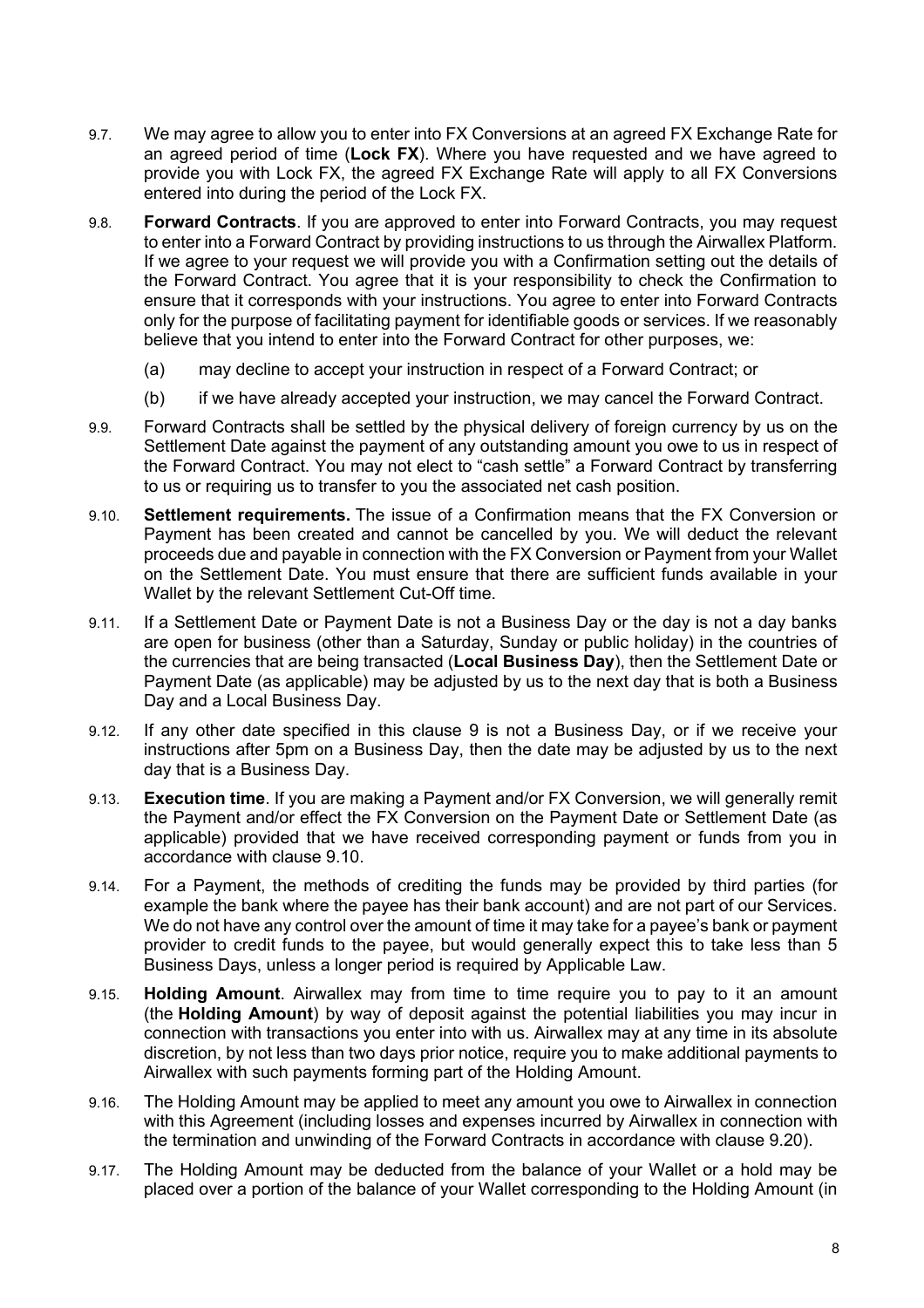which case you will not be able to enter into FX Conversions or Payments using this amount). You acknowledge and agree that you will not be entitled to interest on the Holding Amount and we may retain any interest in connection with the Holding Amount. Airwallex shall return to you any remaining balance of the Holding Amount (less any amounts deducted in accordance with clause 9.16) if you terminate your relationship with us and you do not owe any outstanding obligations to us or at such other time as we may agree in our absolute discretion.

- 9.18. **Failed FX Conversions and Payments**. We may in our sole discretion decide to cancel an FX Conversion or Payment, or delay the Settlement Date of a FX Conversion, or Payment by rolling it over to the next Settlement Date or Payment Date (as applicable), due to reasons outside of our control such as:
	- (a) failure of conversion in the sell currency by the Customer to Airwallex on any FX Conversion;
	- (b) failure of Payment in the Payment currency by the Customer to Airwallex on any Payment; or
	- (c) due to any closure or disruption to the normal operation of banks in the countries of the currencies that are being transacted.
- 9.19. **Termination of FX Conversion**. We may terminate a FX Conversion at any time:
	- (a) if you fail to pay to us any part of the Holding Amount required from you or you communicate an intention not to pay such amount;
	- (b) if you communicate an intention not to be bound by the terms of an FX Conversion or to default under the terms of an FX Conversion;
	- (c) if you suffer an Insolvency Event or if in our reasonable opinion there is an adverse change in your financial position;
	- (d) if you have not made a required payment by the Settlement Cut-Off time;
	- (e) if you breach this Agreement (including because you have defaulted on your obligations in connection with any other FX Conversion or Payment) or any Additional Terms; or
	- (f) if required by Applicable Law.
- 9.20. If your FX Conversion is terminated, you must indemnify Airwallex for all losses and expenses incurred by Airwallex in connection with the termination and unwinding of the FX Conversion. Airwallex may require you to compensate it for such losses or expenses by charging you a break cost which reflects Airwallex's genuine and reasonable estimate of its likely losses in connection with the termination and unwinding of a FX Conversion. More information about how break costs are calculated is available from Airwallex on request. In the event that a gain is made by Airwallex in connection with the termination of a FX Conversion, such gain will not be paid to you under any circumstances.
- 9.21. **Right of rejection**. We reserve the right to withhold, block, suspend, reject or delay any transaction (including remitting funds to you under a FX Conversion) in order to comply with Applicable Law. We may not accept your instructions for a Payment or FX Conversion if:
	- (a) no valid exchange rates are available from our correspondent banking partners, liquidity providers, or other financial institutions;
	- (b) any relevant anti-money laundering or counter financing of terrorism conversion limits are exceeded; or
	- (c) you have not complied with your obligations under this Agreement or any Additional Terms.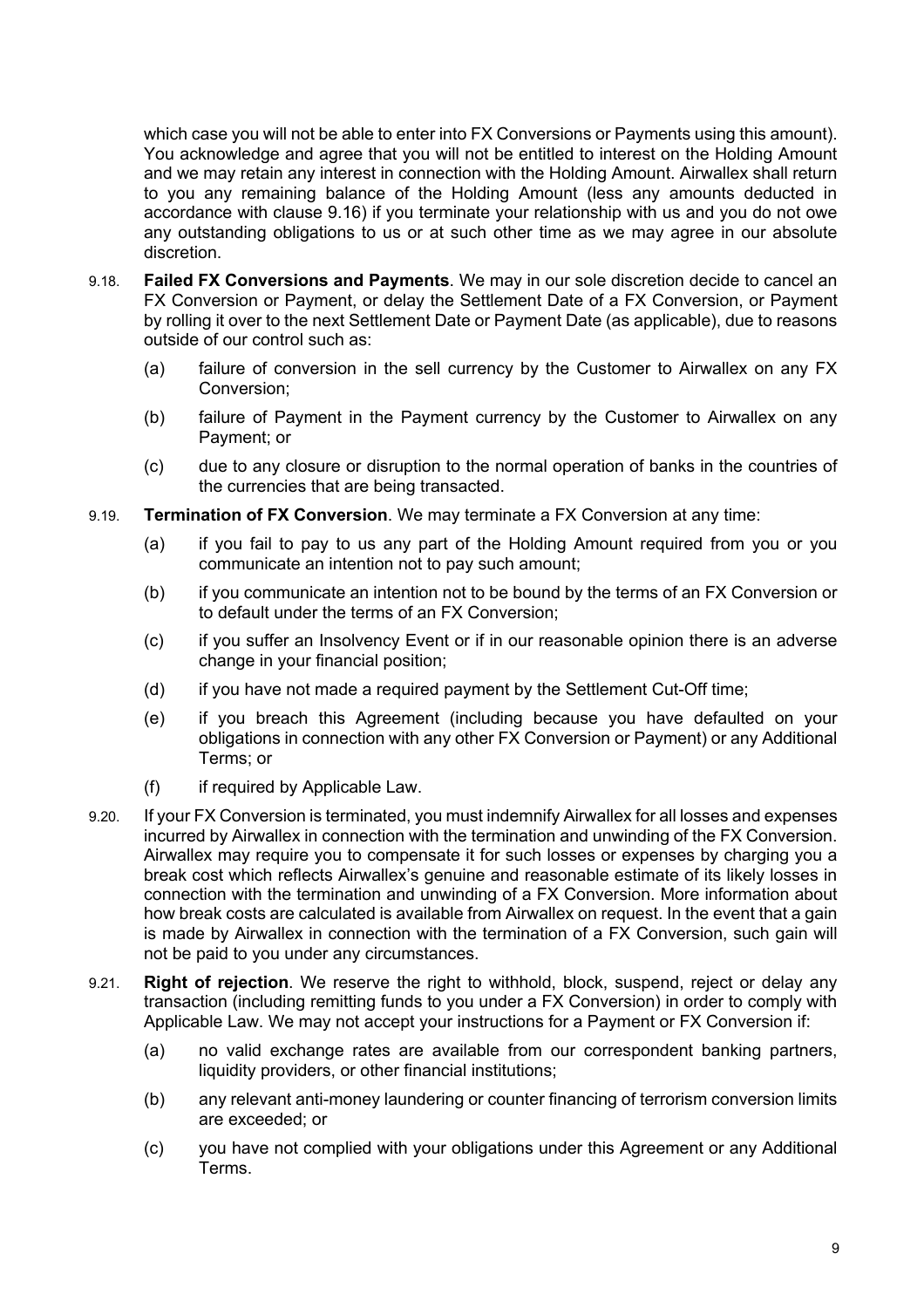- 9.22. **Obligation to repay**. You cannot have a negative balance in your Wallet. If any transactions or charges (including any chargeback, reversal of a transaction, or deduction of fees) take your Wallet below zero, you must immediately repay the amount owing to us, without requiring notice from us to do so. If you do not, we may suspend use of your Wallet or refuse to provide the Services to you. We may also take reasonable steps to recover any amount owing to us (such as taking legal action or using debt collection services) and charge you for the cost of these services.
- 9.23. **We can deduct funds from your Wallet if you owe us money, including the Service Fees.** You authorise us to deduct the Service Fees and any other amounts that you owe us from time to time from the funds in your Wallet. If you do not have enough funds in your Wallet to cover these amounts, we will not accept or process your instructions and may refuse to provide the Services to you. We may also, at your cost, take reasonable steps to recover the amount owing (such as taking legal action or using debt collection services).

# **10. SAFETY AND SECURITY**

- 10.1. **Keep your Wallet safe**. In order to use the Airwallex Platform through the Webapp , you (or your Authorised User) must log in using the unique password and any multiple-factor authentication: for example, we may require your Authorised User to authenticate that they are the Authorised User when logging in to the Airwallex Platform, or for certain transactions made using the Airwallex Platform.
- 10.2. Where you access the Platform through the Airwallex API, you acknowledge and agree that it is your responsibility to ensure the security and integrity of your technical systems and for ensuring that only authorised persons are able to access the Platform (including by imposing log-in and user authentication requirements).
- 10.3. You must and you must ensure that your Authorised Users will:
	- (a) store all log-in information and passwords necessary to gain access to the Airwallex Platform (whether through the Webapp or Airwallex API) safely and securely at all times;
	- (b) not disclose such log-in information and passwords to any other person or allow any other person to use their Airwallex Profile or User Profile (as applicable) to access the Airwallex Platform;
	- (c) not use any identifiable numbers or words which can easily be guessed by someone else as a password;
	- (d) contact us immediately in the circumstances specified in clause 10.4.
- 10.4. **Contact us if you suspect your Wallet may be compromised**. You must contact us immediately by email to support@airwallex.com and change your password if you suspect:
	- (a) your Wallet, Global Account, or access to the Airwallex Platform (or that of an Authorised User) or other security credentials of you or an Authorised User are stolen, lost, used without your authorisation or otherwise compromised;
	- (b) someone else finds out your or an Authorised User's log-in information and password for the Airwallex Platform; or
	- (c) the security of the method you use to access the Airwallex Platform has otherwise been compromised.
- 10.5. Any undue delay in notifying us may affect the security of your Wallet, Global Account, or access to the Airwallex Platform and result in you being responsible for financial losses. Until you notify us that the security of your access to the Platform has been compromised, Airwallex shall be entitled to assume that any person that accesses the Platform through:
	- (a) the Webapp using your or any Authorised User's login-in details and password; or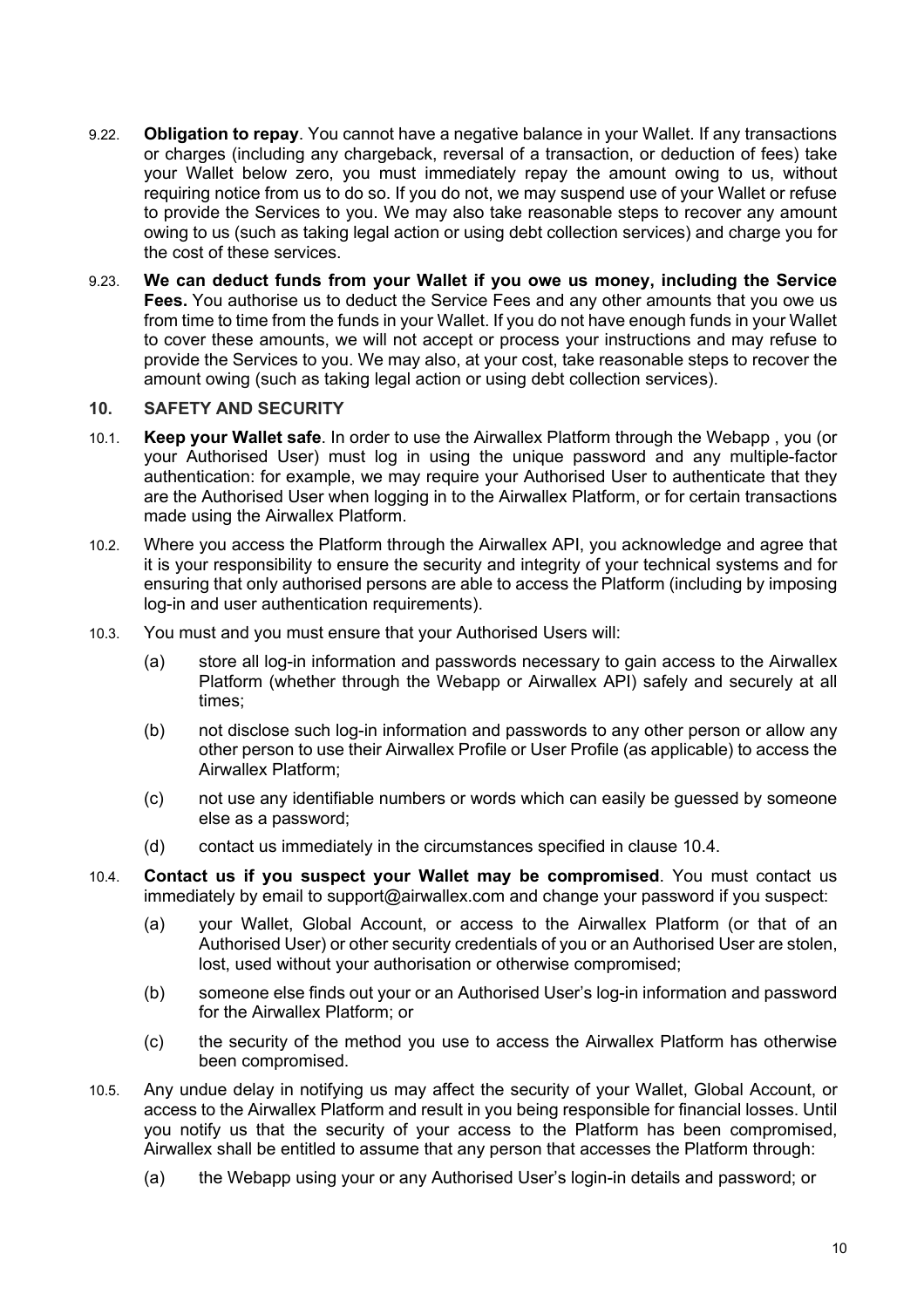(b) the Airwallex API,

is acting on your behalf and is authorised to provide use with instructions in accordance with this Agreement.

- 10.6. **Check the transactions in your Wallet regularly**. All of your activity is displayed in the Airwallex Platform. You must contact us immediately by email to support@airwallex.com to report any suspected or actual unauthorised transaction or other security concerns regarding the Airwallex Platform. If you do not notify us of any unauthorised, or incorrectly initiated or executed transactions immediately and at the latest within 90 days of the debit date of the transaction, you may lose the right to have the matter corrected or money refunded.
- 10.7. **Unauthorised transactions**. We may be able to refund money you have lost if the transaction is due to our mistake, fraud, or errors with your transaction. We will however not be liable for unauthorised transactions that are caused outside of the direct control of Airwallex. In particular, but without limitation, we are not liable (and you will be solely liable for all losses):
	- (a) if you do not promptly notify us of security issues;
	- (b) you have breached this Agreement or applicable Additional Terms;
	- (c) if we find that you or your Authorised Users, or anyone else acting on your behalf, has acted fraudulently or recklessly (and we will not refund you in any circumstances);
	- (d) if you or any Authorised User has with intent or negligence compromised the security of your Airwallex Profile or User Profile (as applicable) or the Airwallex Platform or failed to comply with your obligations to use them in accordance with this agreement, and to keep all log-in information and passwords confidential and secure;
	- (e) if you gave us incorrect instructions for the Payment (we may however provide you with reasonable assistance to assist you to recover the funds, where possible, in accordance with clause 9.2 but do not guarantee that this would be successful); and
	- (f) in any other circumstance outside of our direct control to the extent permitted by Applicable Law.
- 10.8. Where we refund you for an unauthorised transaction but subsequently find that you did not comply with your obligations under this clause 10, you must reimburse us for the value of the unauthorised transaction.
- 10.9. You acknowledge that:
	- (a) Airwallex will not be responsible for or otherwise guarantee the performance of any transaction you enter into via the Airwallex Platform;
	- (b) you must provide or obtain any equipment or telecommunications lines and connections that may be necessary for you to use or connect with the Airwallex Platform;
	- (c) certain software and equipment you use may not be capable of supporting certain features of the Airwallex Platform;
	- (d) it is your responsibility to configure and update your information technology, software and equipment in order to access the Services or the Airwallex Platform;
	- (e) you will be liable for all costs, charges, claims, damages, fees, disbursements, losses, expenses, fines, and liability incurred by Airwallex arising out of:
		- (i) (where applicable) your incorrect instructions, overpayment, payment error, or other invalid payment you cause;
		- (ii) any error, default, negligence, misconduct, or fraud by you, your employees, directors, officers, or representatives, or anyone acting on your behalf; and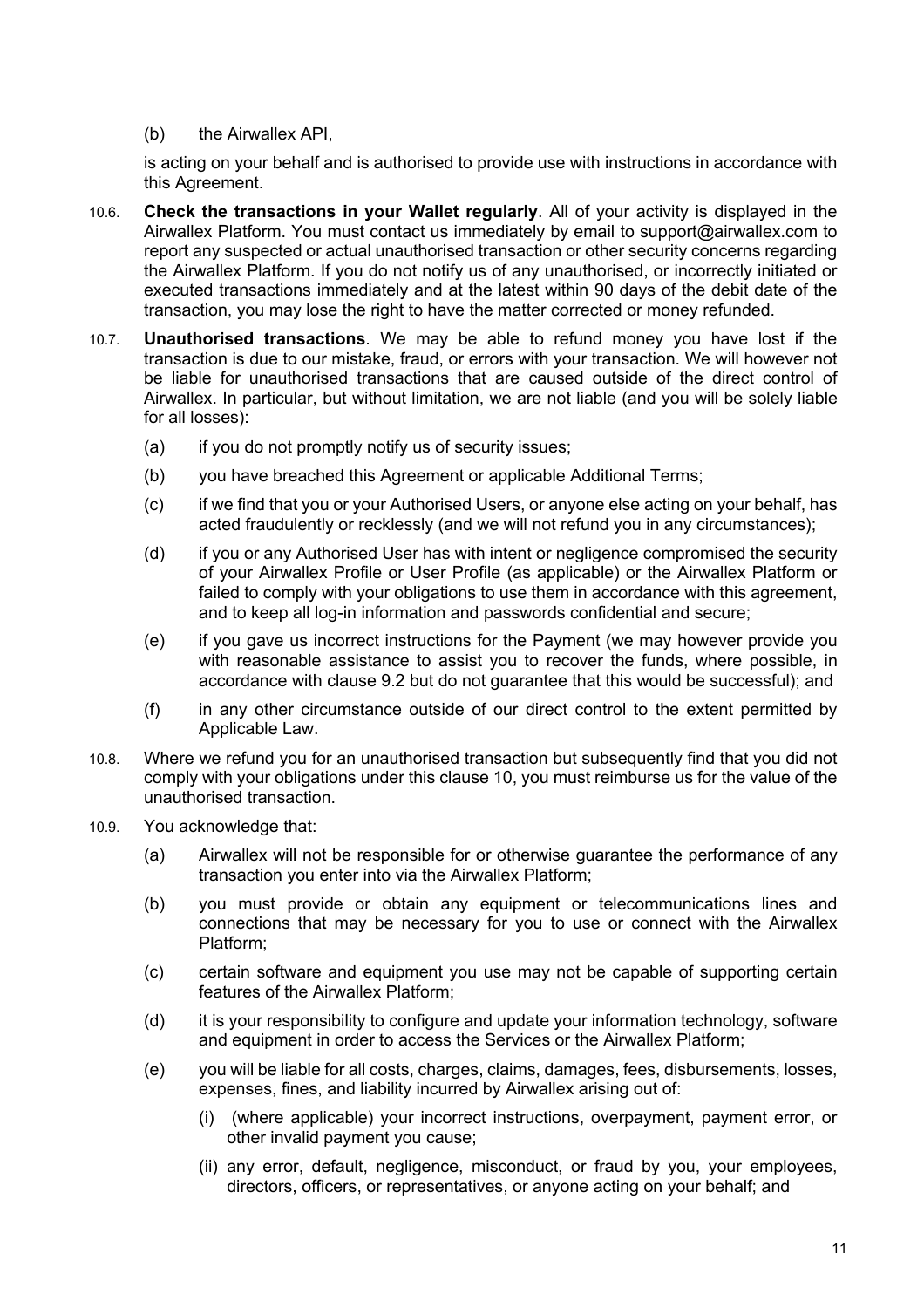(iii) any costs, charges, claims, damages, fees, disbursements, losses, expenses, fines and liability incurred by Airwallex in respect of a failure by you to comply with this Agreement.

#### **11. SERVICE FEES**

- 11.1. You will pay us the Service Fees for the Services, which are set out in the fees table available on www.airwallex.com (which forms part of this Agreement) or as otherwise agreed in writing with us. Unless we agree otherwise in writing, we may revise the Service Fees in accordance with clause 3.
- 11.2. **Tax.** All amounts payable to us under the Agreement:
	- (a) are exclusive of all taxes and similar fees now in force or enacted in the future, all of which you will be responsible for and will pay in full;
	- (b) will be paid in full without any set-off, counterclaim, deduction or withholding unless prohibited by Applicable Law. If the Customer is obliged by Applicable Law to deduct withholding tax from any payment:
		- (i) it will promptly notify Airwallex of the requirement;
		- (ii) the Parties will make all necessary filings in order to ensure the provisions of any applicable tax treaty applies to the payment;
		- (iii) the Customer will pay to Airwallex such additional amount as will result in the receipt by Airwallex of the full amount which would otherwise have been receivable had no withholding or deduction been payable;
		- (iv) the Customer will pay to the relevant authorities the full amount required to be deducted or withheld when due; and
		- (v) the Customer will promptly forward to Airwallex an official receipt (or a certified copy), or other documentation reasonably acceptable to Airwallex, evidencing payment to such authorities.
- 11.3. **Security**. We may, at any time, require that you procure, within 30 days (or such longer period as we may determine is reasonable) after receiving our written request, a guarantee, indemnity or other security (including the replacement of any existing security) in such form and over such assets as we may reasonably require to secure to our reasonable satisfaction the performance of your obligations (including contingent or potential obligations) from time to time under this agreement.

# **12. INTELLECTUAL PROPERTY RIGHTS**

- 12.1. **Licence**. We grant you a personal, revocable, non-transferable, non-sublicensable and nonexclusive licence to access and use the Airwallex Platform via any supported web browser for the management of our Services provided you comply with this Agreement.
- 12.2. **Ownership**. We own all Intellectual Property Rights in and to the Airwallex Platform and its proprietary technology, including its software (in source and object forms), algorithms, user interface designs, architecture, and documentation (both printed and electronic), and network designs, and including any modifications, improvements, and derivative work thereof. This Agreement does not transfer from Airwallex to the Customer any ownership rights in the Airwallex Platform, and its proprietary technology.
- 12.3. **Restriction on use**. You do not have any right to our Services, including the Airwallex Platform, other than the right to use them in accordance with the licence granted in clause 12.1. Except as allowed by law or by Airwallex, you cannot use, distribute, reproduce, modify, copy, adapt, translate, create derivative works from, transfer, loan, rent, sublicense, sell,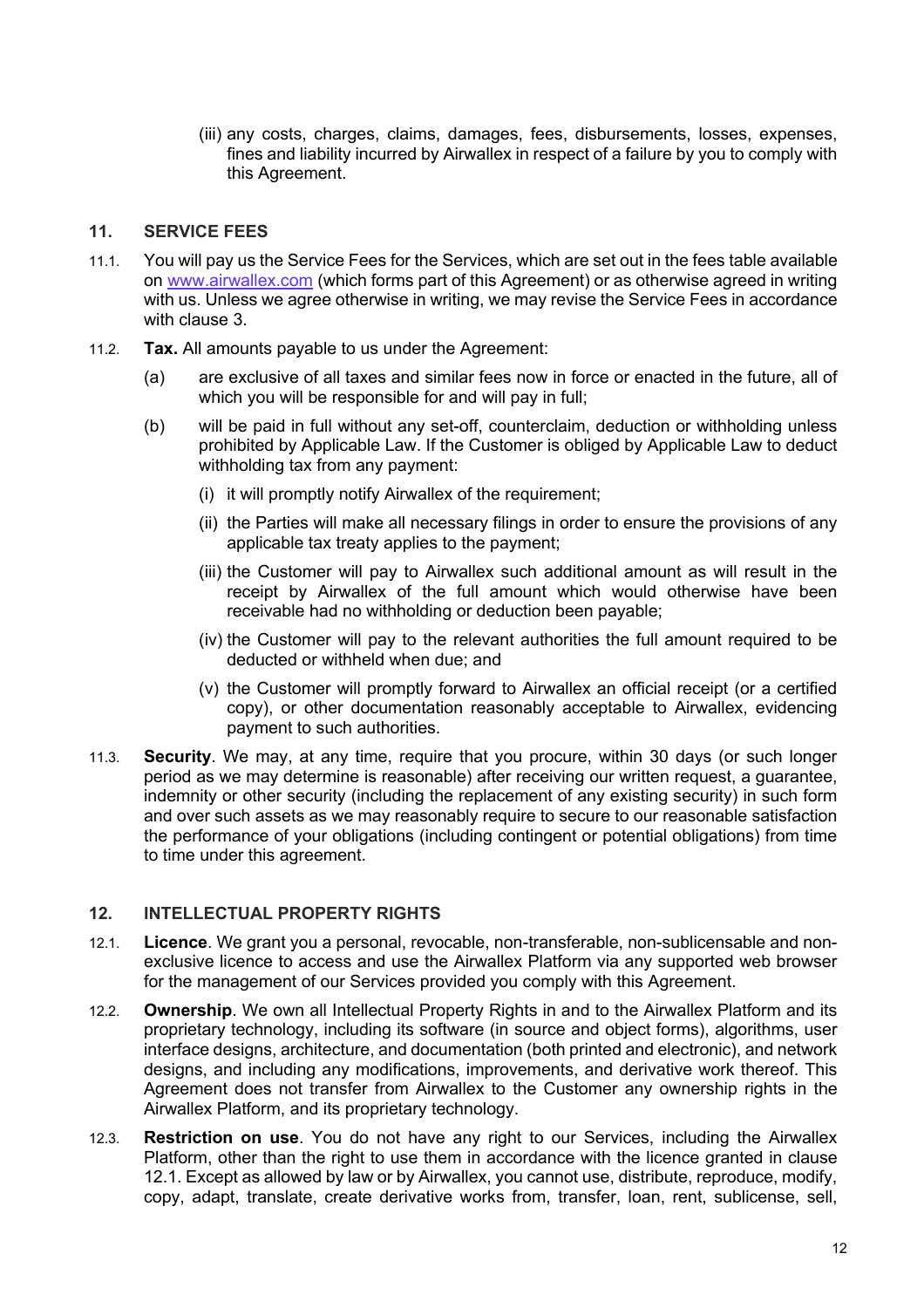frame or otherwise re-publish or redistribute, publicly perform or publicly display any part of our Airwallex Platform, Services, or included software. You will not allow any unauthorised person to access or use the Airwallex Platform, or trade on the Airwallex Platform for speculative purposes. You also cannot reverse engineer, decompile, disassemble or attempt to extract the source code of the Airwallex Platform or software.

- 12.4. **Customer Data**. You grant Airwallex a royalty-free, non-exclusive, irrevocable, transferable and sub-licensable to any Group Company, third party supplier and outsourcer, licence to use your customer data including any proprietary business information, as well as details of your transactions transmitted via the Airwallex Platform ('**Customer Data**'), for the purposes of operating the Airwallex Platform, providing the Services, and fulfilling Airwallex's rights and discharging its obligations under this Agreement. You are solely responsible for the quality, accuracy, and completeness of any Customer Data transmitted via the Airwallex Platform.
- 12.5. **Other people's rights**. You cannot use our Services, including the Airwallex Platform, in any way that infringes or violates our or anyone else's copyright, trade mark or other intellectual property rights or otherwise breaks any Applicable Law. The Airwallex Platform may display content that we do not own and we are not responsible for. You may not use content from any of our Services, including the Airwallex Platform, unless you get permission beforehand from us or the owner of the content, or you are permitted by law.
- 12.6. **Airwallex compensation**. If a third party alleges that authorised use of the Airwallex Platform as permitted by this Agreement infringes any Intellectual Property Rights then Airwallex will:
	- (a) at its own expense defend you or, at Airwallex's option, settle any claim or action brought against you ('Claim') and will be responsible for any reasonable losses, damages, costs (including reasonable legal fees) and expenses incurred by or awarded against you as a result of or in connection with any such Claim, and clauses 16.3 to 16.4 will apply accordingly; and
	- (b) if the quiet enjoyment of the Airwallex Platform is prevented as soon as reasonably practicable secure the right for you to continue using the Airwallex Platform or replace or modify the Airwallex Platform to make it non-infringing (without degrading its performance or quality)
- 12.7. Clause 12.6 will not apply where the Claim is attributable to:
	- (a) any Customer Data;
	- (b) any modification of the Airwallex Platform, other than by or on behalf of Airwallex;
	- (c) your possession or use of the Airwallex Platform (or any part of it):
		- (i) other than in accordance with this Agreement; or
		- (ii) in combination with any other products, services, or materials if the Airwallex Platform would not be infringing without such combination;
	- (d) use of a non-current release of the Airwallex Platform; or
	- (e) compliance with your specifications or instructions
- 12.8. **Promotion**. If you operate a business, you agree that we may include and use your company name, logos, trade name, trademarks and general business information in our promotional and marketing materials for our Services and on our website. You may at any time and upon reasonable notice request in writing that we stop using your company name, logos, trade name, trademarks and general business information for these purposes.
- 12.9. **Feedback**. If you provide us with any comments, questions, ideas, suggestions or other feedback relating to the Airwallex Platform or our Services ('**Feedback**'), you agree that we may freely use, copy, disclose, license, distribute and exploit any Feedback in any manner without any obligation, royalty or restriction based on Intellectual Property Rights or otherwise. Feedback will not be considered as your Confidential Information.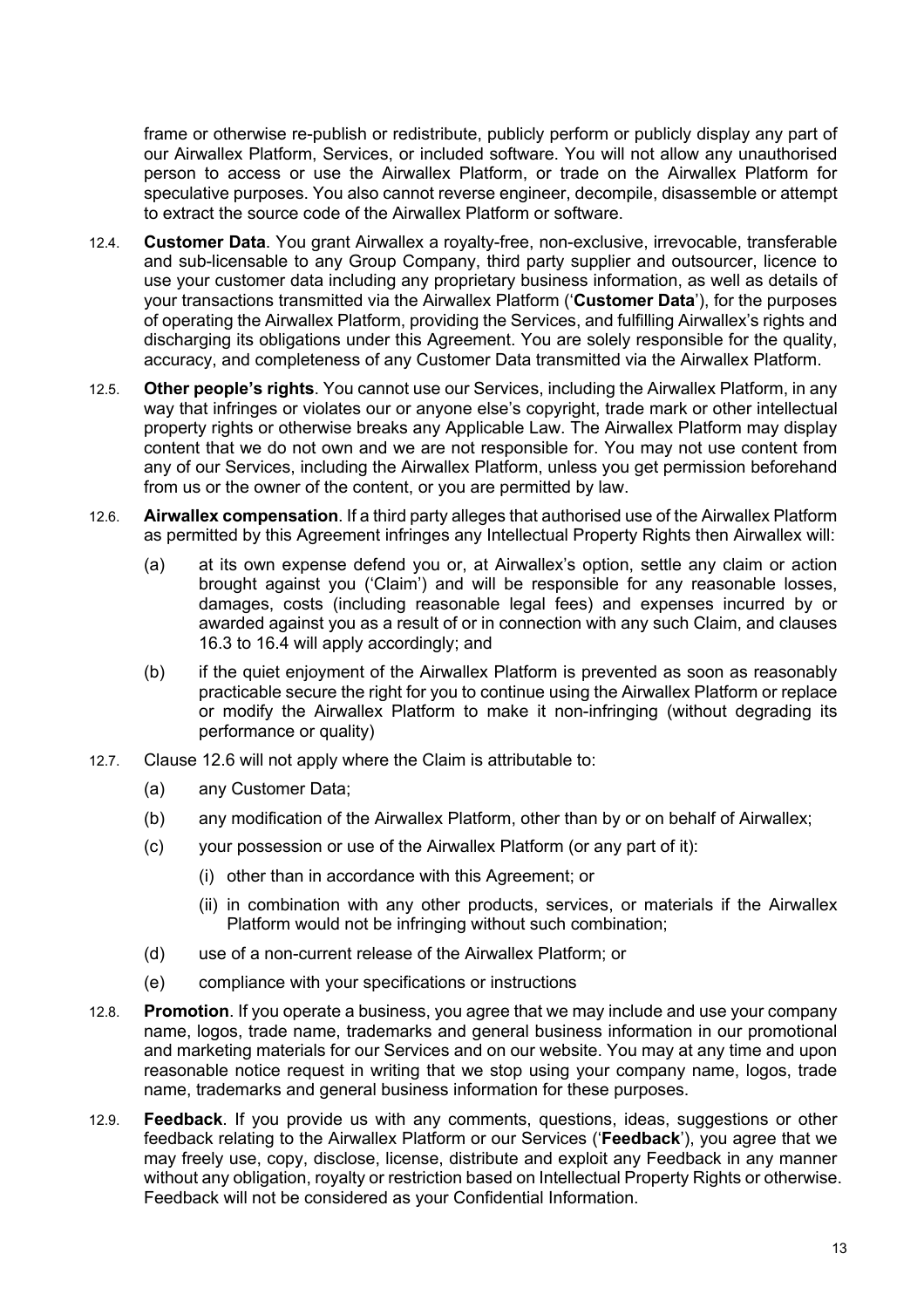# **13. CONFIDENTIALITY, PRIVACY AND USE OF DATA**

13.1. **Confidential Information.** You acknowledge that you may have access to Confidential Information belonging to us and that you must keep such information confidential in accordance with the terms of these terms.

# 13.2. **Confidentiality Undertakings.** You agree that you:

- (a) will not disclose any of our Confidential Information to any third party except as required: (i) by law or any authority of competent jurisdiction; (ii) to your attorneys, accountants and other advisors as reasonably necessary; or (iii) for the purposes of defending itself in relation to actual or threatened proceedings, provided that in respect of (i) and (iii) above, you will give us reasonable notice in advance of such required disclosure, together with such details as we may request (where notice to us is permissible under Applicable Laws); and
- (b) will take reasonable precautions to protect the confidentiality of such information, at least as stringent as those taken to protect its own Confidential Information.
- 13.3. **Disclosures to employees and agents.** In addition, you may only reveal our Confidential Information only to your agents, representatives and employees who have a 'need to know' such information in connection with these terms, and are informed of the confidential nature of such Confidential Information and agree to act in accordance with the terms and conditions of this clause 13. You will remain liable for any disclosure of Confidential Information by your agents, representatives and employees as if you had made such disclosure.
- 13.4. **Privacy and Personal Data.** The protection of Personal Data is very important to us. In addition to these terms, our Privacy Policy explains how and for what purposes we collect, use, retain, disclose, and safeguard the Personal Data you provide to us. You agree to review the terms of our Privacy Policy, which we update from time to time.
- 13.5. **Purposes.** You agree to share Personal Data with Airwallex and authorise Airwallex to collect, use, store or otherwise process such Personal Data for the following '**Agreed Purposes**', to enable us to:
	- assist in providing information to you about a product or service;
	- consider your request for a product or service;
	- enable us to provide a product or service;
	- manage Airwallex's relationship with the Customer;
	- manage accounts and perform other administrative and operational tasks (including risk management, systems development and testing, credit scoring, staff training, collecting debts and market or customer satisfaction research);
	- design new products and services or improve existing products and services provided by us;
	- general and specific communication between us and you;
	- consider any concerns or complaints you raise against us, to manage any legal action involving Airwallex, or both;
	- carry out any enforcement activities including to collect any money due from you;
	- identify you or establish your tax status under any local or foreign legislation, regulation or treaty or pursuant to an agreement with any tax authority;
	- identify, prevent or investigate any fraud, unlawful activity or misconduct (or suspected fraud, unlawful activity or misconduct);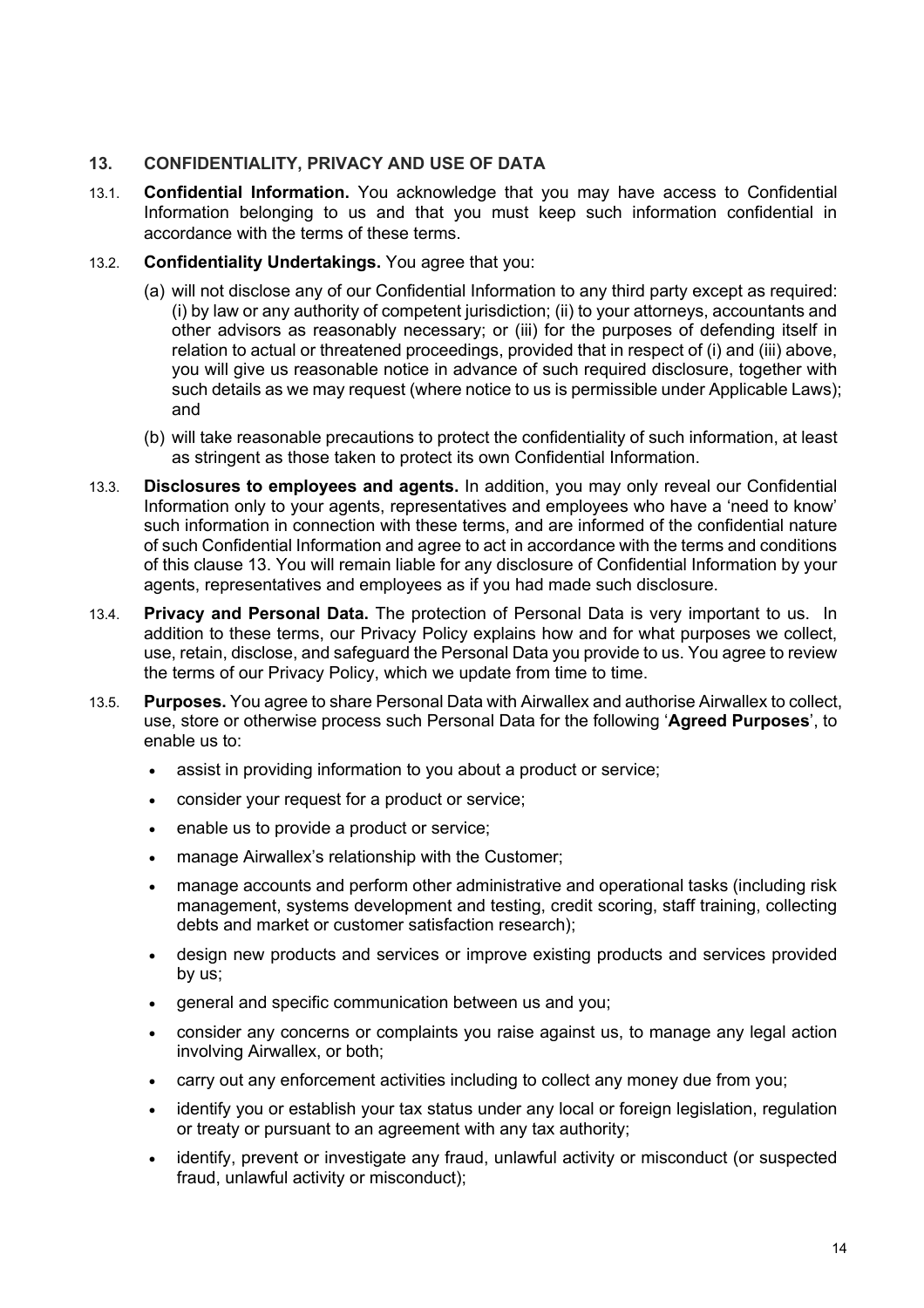- comply with all Applicable Law, including conducting anti-money laundering, financial crime and other screening checks;
- verify any information and records relating you;
- comply with these terms and the Privacy Policy;
- enable an actual or proposed assignee(s) of all or any part of our business and/or assets to evaluate the transaction intended to be the subject of the assignment and to enable the actual assignee(s) to use the Personal Data provided by you in the operation of the business; and
- for any other purpose set out in our Privacy Policy.
- 13.6. **Data Subjects.** The categories of Data Subjects who we may collect Personal Data about may include the following where they are a natural person: the Customer, the directors and ultimate beneficial owner(s) of the Customer, your customers, employees and contractors, payers and payees. You may share with Airwallex some or all of the following types of Personal Data regarding Data Subjects:
	- full name;
	- email address:
	- phone number and other contact information;
	- date of birth:
	- nationality;
	- public information about the data subject;
	- other relevant verification or due diligence documentation as required under these terms; and
	- any other data that is necessary or relevant to carry out the Agreed Purposes.
- 13.7. **Compliance.** Neither Party will knowingly perform its obligations under these terms in a way that causes the other Party to breach applicable Data Protection Legislation. Neither Party will be responsible for any consequences resulting from the other Party's failure to comply with applicable Data Protection Legislation in relation to Personal Data that it shares.
- 13.8. **Undertakings.** To the extent either you or Airwallex processes Personal Data, each party will:
	- (a) process the Personal Data fairly and lawfully and ensure it has legitimate grounds under Data Protection Legislation for such processing;
	- (b) obtain and maintain all appropriate registrations required under Data Protection Legislation to allow it to use the Personal Data in accordance with these terms;
	- (c) ensure appropriate technical and organisational security measures are in place to protect Personal Data under its control;
	- (d) ensure that all personnel who have access to and/or process the Personal Data are obliged to keep it confidential;
	- (e) transfer Personal Data between jurisdictions only where it has taken appropriate measures to make such a transfer lawful under Data Protection Legislation;
	- (f) notify the other Party promptly if it receives any request, complaint or other communication from a Data Subject or a Regulatory Body that is addressed to or intended for the other Party; and
	- (g) notify the other party promptly if it becomes aware of a Personal Data breach that is directly relevant to the other Party.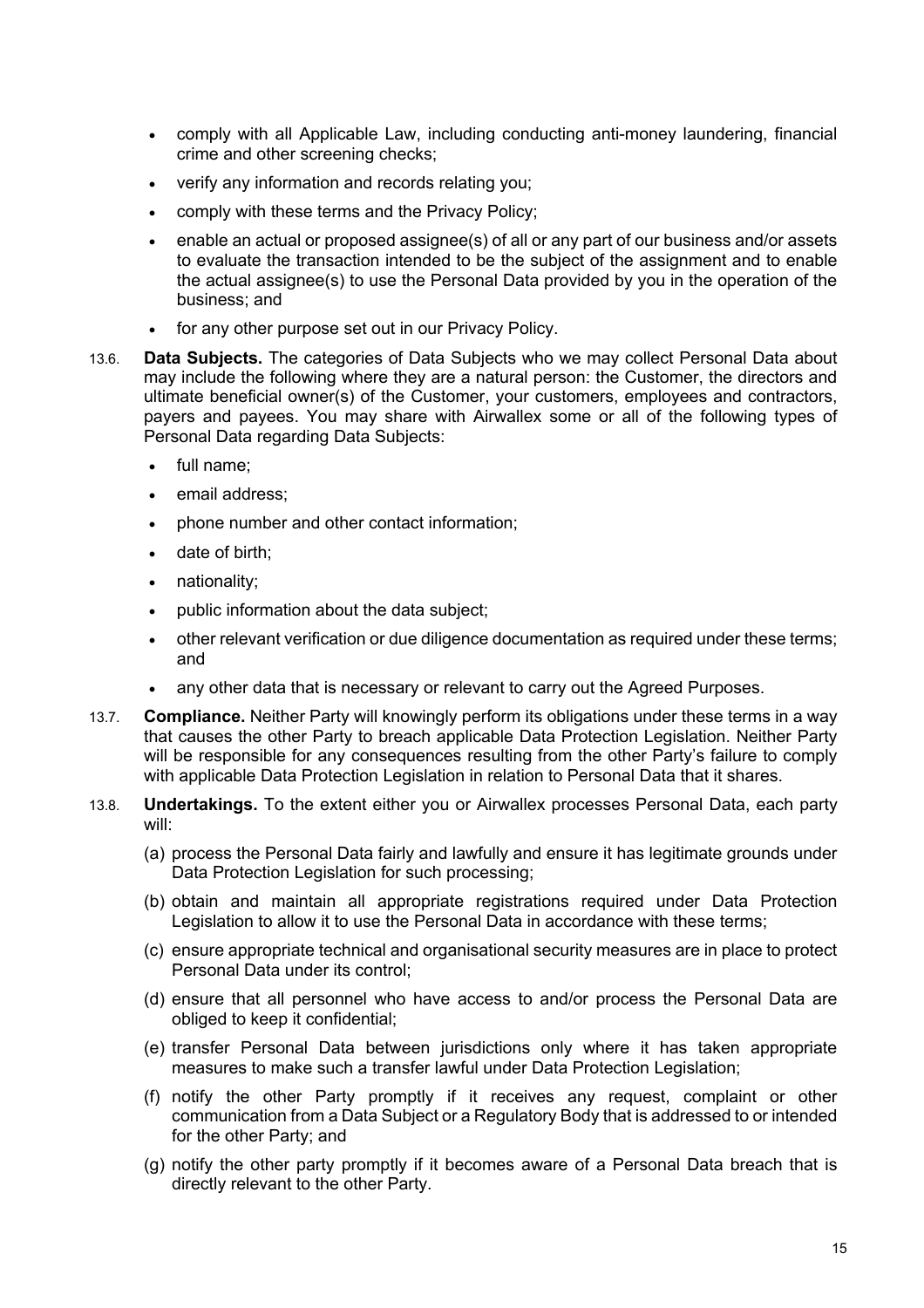- 13.9. **Data Security.** You will ensure that any Personal Data that is transferred to Airwallex is transferred by a method and means that is secure and compliant with Data Protection Legislation in addition to any other reasonable information security requirements specified by us.
- 13.10. **Cooperation.** Each Party will be responsible for responding to requests from supervisory authorities or individuals exercising their rights under applicable Data Protection Legislation. Each Party will provide the other with reasonable cooperation and assistance to comply with all obligations imposed on them by the Data Protection Legislation and any relevant Applicable Law, including: (i) dealing with and responding to any communications from Data Subjects; (ii) dealing with, mitigating and responding to any breach of personal data; and (iii) with respect to security, impact assessments and consultations with supervisory authorities or Regulatory Bodies.
- 13.11. **Data Disposal.** On termination of these terms, or once processing of any Personal Data is no longer necessary to carry out the Agreed Purposes, each Party will securely dispose of any such Personal Data in its possession as required by Applicable Law.
- 13.12. **Data Security**. We will take all steps required under Data Protection Legislation to ensure appropriate information security safeguards are put in place regarding such disclosure.
- 13.13. **Personal data you provide about someone else**. If you give us Personal Data about someone else, including (but not limited to) your Authorised Users, your director and ultimate beneficial owner(s), your customers, employees and contractors, payers and payees, you undertake that we may rely on you to obtain such other persons' consent for disclosing their Personal Data to us which we will use in accordance with the terms of these terms. You are required to show them information about these provisions so that they may understand the manner in which their Personal Data may be collected, used and disclosed by Airwallex in connection with your dealings with us and our use of their Personal Data including our use of Personal Data for direct marketing purposes and their consent to our use of their Personal Data provided by you on their behalf.
- **14. DISCLOSURE OF INFORMATION AND USE OF PERSONAL DATA FOR DIRECT MARKETING**
- 14.1. **We may disclose your information to others.** Airwallex may disclose your Customer Data, Payment Data and Personal Data, including any Confidential Information, to:
	- any branch, subsidiary, holding company, associated company, affiliate or related entity of Airwallex;
	- any agent, contractor or service provider that we engage or propose to engage to carry out or assist us with our functions and activities who is under a duty of confidentiality to keep such information confidential;
	- participants in the payments system including card schemes, financial institutions and payments organisations such as Society for Worldwide Interbank Financial Telecommunication;
	- any person to whom Airwallex may enter into any assignment, fundraising, share purchase or other commercial agreement who is under a duty of confidentiality to keep such information confidential;
	- any person to whom information is permitted or required (or expected) to be disclosed by any applicable law or regulation or pursuant to any order of court;
	- any referee or representative or yours (including any professional advisor, broker, introducer, attorney or executor);
	- any third party provider of collateral, security or credit support (if any);
	- credit reference agencies, and, in the event of default, to debt collection agencies;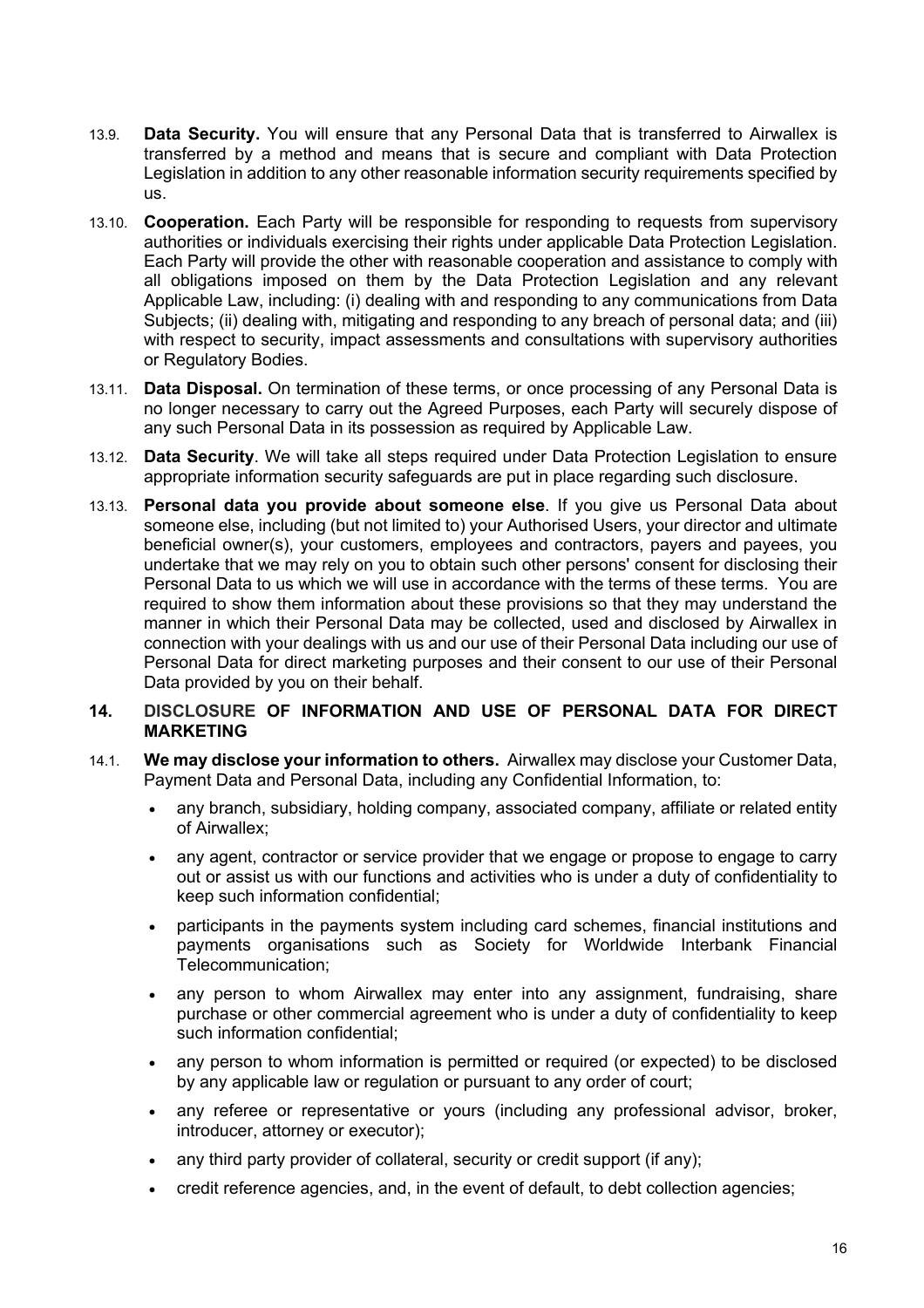- any of your agents you have authorised or who is authorised under law such as an administrator or trustee in bankruptcy or your legal representative; and
- any actual or proposed assignee of all or any part of our business and/or assets and/or interests of Airwallex.

#### 14.2. **Use of Personal Data in Direct Marketing**

We may use the Personal Data provided by you in direct marketing and we require consent (or an indication of no objection) from the Data Subject for that purpose. In this connection, please note that:

- the name, contact details, products and other service information, transaction pattern and behavior, financial background and demographic data of the Data Subjects held by us from time to time may be used by us in direct marketing:
- the following classes of services, products and subjects may be marketed:
	- $\circ$  financial, insurance, credit card, banking and related services and products;
	- $\circ$  reward, loyalty, co-branding or privileges programmes and related services and products;
	- o services and products offered by our co-branding partners (the names of such cobranding partners will be provided during the application for the relevant services and products, as the case may be); and
	- $\circ$  donations and contributions for charitable and/or non-profit making purposes;
- the above services, products and subjects may be provided by us or (in the case of donations and contributions) solicited by us and/or any of the following:
	- $\circ$  any branch, subsidiary, holding company, associated company, affiliate or related entity of Airwallex;
	- o third party financial institutions, insurers, credit card companies, securities and investment services providers;
	- o third party reward, loyalty, co-branding or privileges programme providers;
	- o co-branding partners of Airwallex or any branch, subsidiary, holding company, associated company, affiliate or related entity of Airwallex (the names of such cobranding partners will be provided during the application of the relevant services and products, as the case may be); and
	- o charitable or non-profit making organisations.

If you (or any persons for whom you provide the Personal Data to us) do not wish us to use or provide to other persons his or her Personal Data for use in direct marketing as described above, you and such persons for whom you provide the Personal Data to us (as the case may be) may exercise the right to opt-out by notifying us.

# **15. LIMITATION OF LIABILITY**

- 15.1. Nothing in the Agreement excludes or limits either Party's liability where it would be unlawful to do so. If warranties or conditions are implied under the Australian Securities and Investments Commission Act 2001 (Cth) or any similar law in respect of goods or services supplied under this Agreement or in connection with the Services, then our liability for a breach of any such warranty or condition is limited to:
	- (a) in the case of goods, the replacement cost of the goods, the repair of the goods or the costs of having the goods repaired as determined in our discretion; or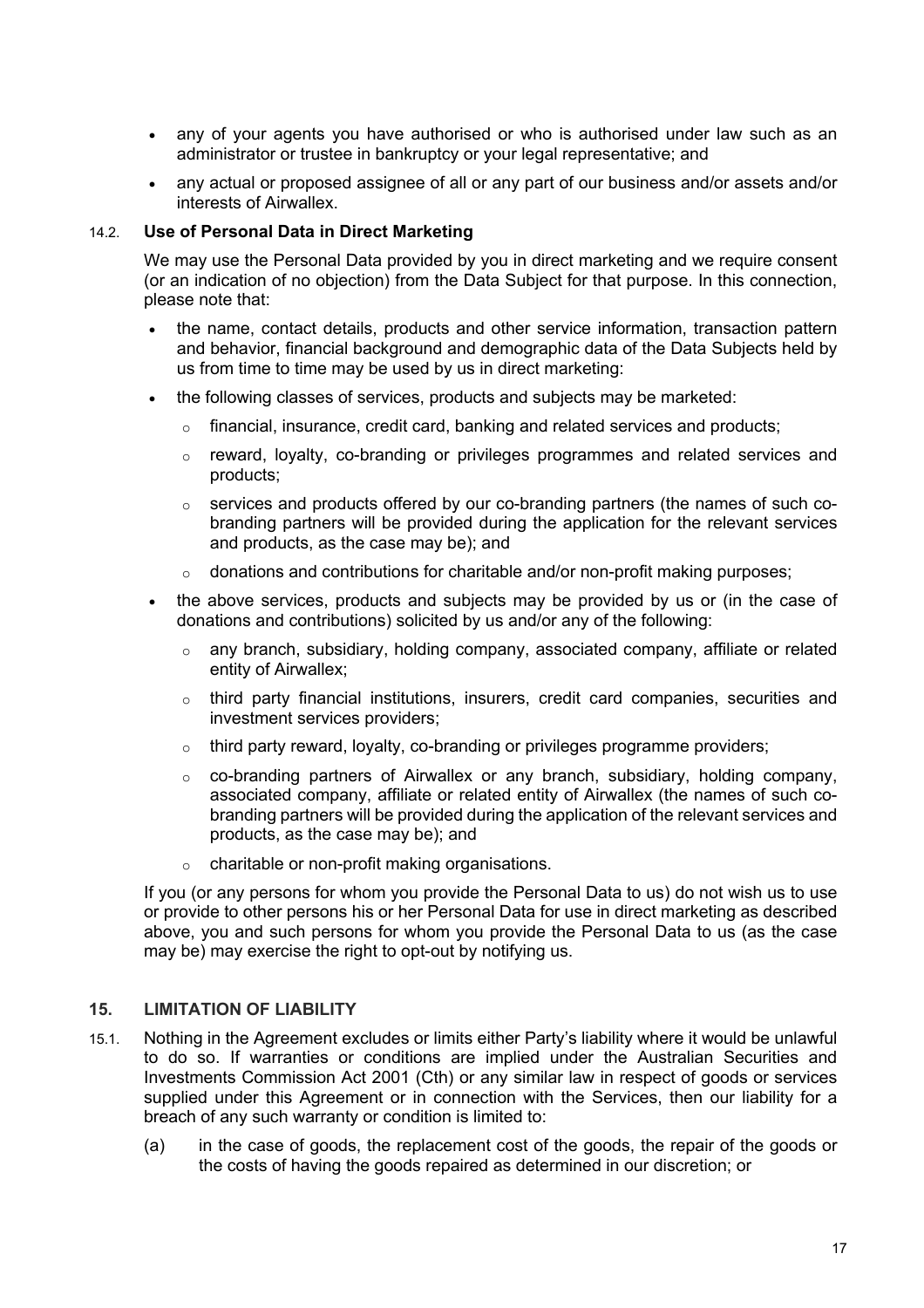(b) in the case of services, supplying the services again or the payment of the costs of supplying the services again.

each as determined in our discretion.

- 15.2. Subject to this clause 15, Direct Losses will be recoverable under this Agreement. However, save as otherwise stated in this Agreement, neither Party will be liable for any Indirect or Consequential Losses.
- 15.3. Without limiting any other provision of this Agreement, we will not be liable to you for:
	- (a) any loss outside of our direct control that arises from the negligence, fraud or wilful misconduct or the insolvency of any third party correspondent bank, liquidity provider, or other financial institution who is part of the payment network used to provide the Services;
	- (b) the non-execution, or defective execution, of a payment if any information you provide in your instructions is incorrect;
	- (c) acting in good faith on any instructions provided to us by you or any Authorised User or which reasonable appear as if they have been provided to us by you or an Authorised User; or
	- (d) errors, mistakes, or non-performance arising from the payee/beneficiary bank if the payee/beneficiary bank fails to process the payment correctly.

In the case of (b) or (c), we will make reasonable efforts to recover the funds involved in the payment. You will be responsible for all costs incurred by us as part of any such recovery attempt, even if we are unable to successfully recover the funds.

- 15.4. Save as set out in clause 15.5, Airwallex's total aggregate liability to you for all Actions arising under this Agreement will not exceed the total amount of Service Fees paid by you to Airwallex during the one (1) year period prior to the date the liability first arose.
- 15.5. Airwallex's maximum liability for a FX Conversion, whether arising in contract, tort or otherwise, will in no circumstances exceed an amount equal to the currency sold by Airwallex under that FX Conversion.
- 15.6. Damages alone may not be an adequate remedy for breach and accordingly either Party will be entitled to seek the remedies of injunction, specific performance or other equitable relief for any threatened or actual breach.
- 15.7. Each Party agrees to use reasonable endeavours to mitigate any loss in respect of which it is indemnified under the Agreement.

#### **16. INDEMNITY**

- 16.1. Customer's indemnity. You agree to indemnify us against all losses, damages, costs (including reasonable legal fees) and expenses incurred or suffered by us in connection with or as a result of:
	- (a) your breach of this Agreement, failure to comply with Applicable Law, or your use or misuse of our Services;
	- (b) (where applicable) your incorrect instructions, overpayment, payment error, or other invalid payment you cause;
	- (c) any error, default, negligence, misconduct, or fraud by you, your employees, directors, officers, or representatives, or anyone acting on your behalf;
	- (d) a third party alleging that our use of the Customer Data as permitted by this Agreement infringes any Intellectual Property Rights;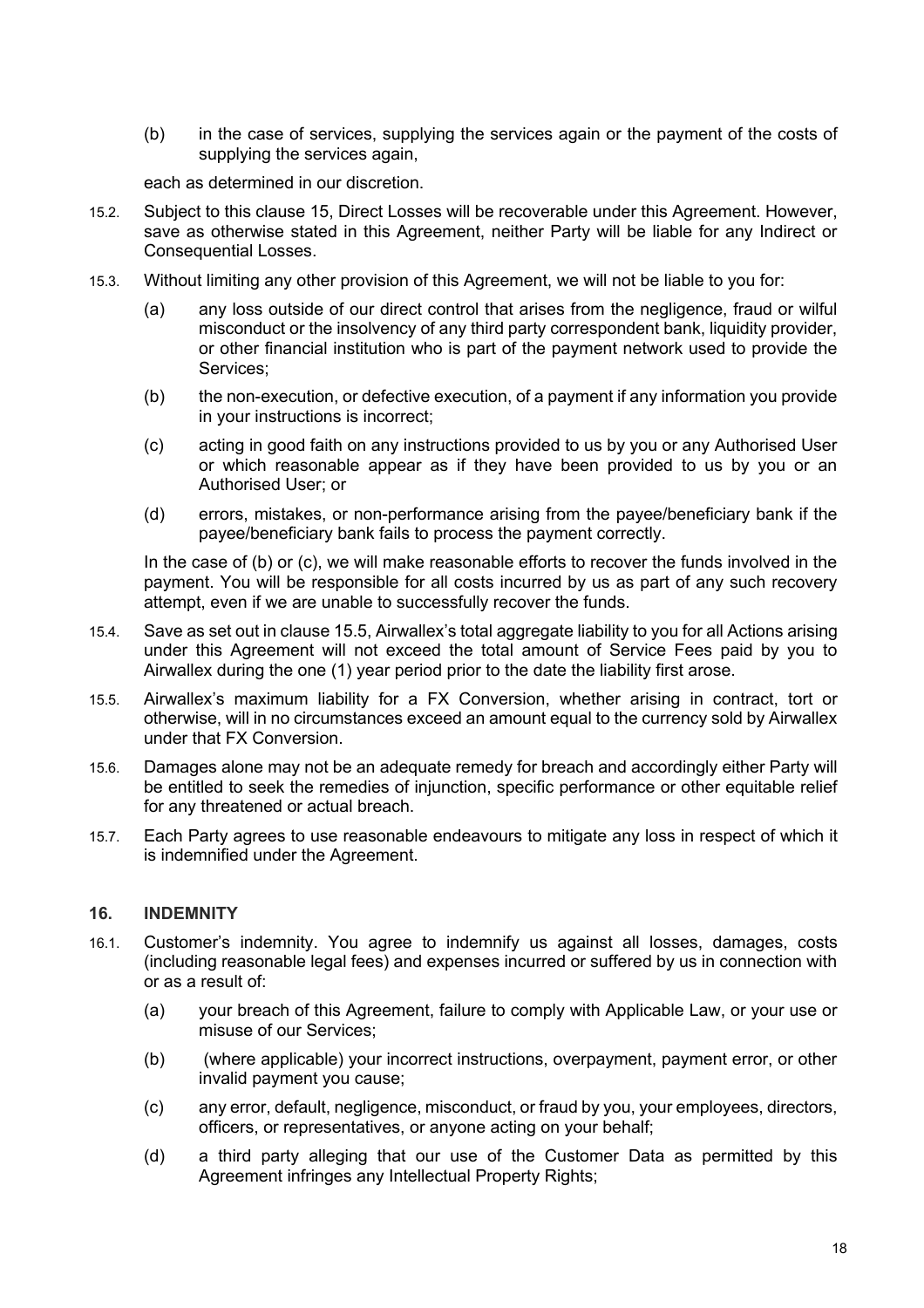- (e) any of your Payments, or FX Conversions (including Forward Contracts), including us acting on any of your instructions which we reasonably believe to have been made by you or your Authorised User; or
- (f) the closure or cancellation of all or any part of a Payment or FX Conversion (including a Forward Contract) before its Settlement Date or Payment Date, including if we have to do so due to you failing to provide funds for the FX Conversion or Payment.
- 16.2. This clause 16.2 and clauses 16.3 and 16.4 apply in respect of the obligations in this clause 16 and clause 12.6. If a Party becomes aware of any claim or proceeding which might lead to a claim under this clause 16 or clause 12.6 (each, a '**Third Party Claim**'), the Party will promptly notify the other Party in writing and, subject to the other Party complying at all times with clause 16.3, the first Party will:
	- (a) allow the other Party to control the defence of such Third Party Claim; and
	- (b) at the request and expense of the other Party, provide reasonable assistance for the other Party to defend any such Third Party Claim.
- 16.3. If the other Party assumes the defence of a Third Party Claim, the other Party will:
	- (a) promptly notify the first Party that it has assumed such defence;
	- (b) at all times have regard for the interests and reputation of the first Party and comply with all applicable court rules in the defence of such Third Party Claim:
	- (c) consult and keep the first Party informed, in relation to any negotiations, settlement or litigation; and
	- (d) not, without the prior written consent of the first Party, enter into any settlement or compromise of the Third Party Claim that involves a remedy other than the payment of money.
- 16.4. If the other Party does not assume the defence of a Third Party Claim in accordance with clause 16.3 within 14 (fourteen) days of being notified in writing of that Third Party Claim, the first Party, or a Person designated by the first Party, may defend the Third Party Claim in such manner as it may deem appropriate, and the other Party will indemnify the first Party in relation to all costs, claims and liabilities incurred by the first Party in relation to such Third Party Claim.

# **17. TERMINATION AND SUSPENSION**

- 17.1. **Stopping Services or closing your Wallet**. At any time you can stop using any part of the Services, or close your Wallet and stop using all Services and terminate this Agreement, by giving us thirty (30) days prior written notice where there are no outstanding transactions between you and Airwallex.
- 17.2. **Airwallex's rights to suspend or terminate**. We may terminate this Agreement at any time by giving you 30 days' prior written notice that we are closing your Wallet and ending the provision of the Services. In addition, we may without notice immediately suspend or terminate all or any part of this Agreement or any of the Services, or block any transactions, if:
	- (a) we suspect criminal activity on your Wallet, that your Wallet is being used fraudulently, or we reasonably believe you have fraudulently requested a refund for an unauthorised transaction;
	- (b) we reasonably believe you are in breach of Applicable Law;
	- (c) we are legally required to do so, including by any relevant Regulatory Body;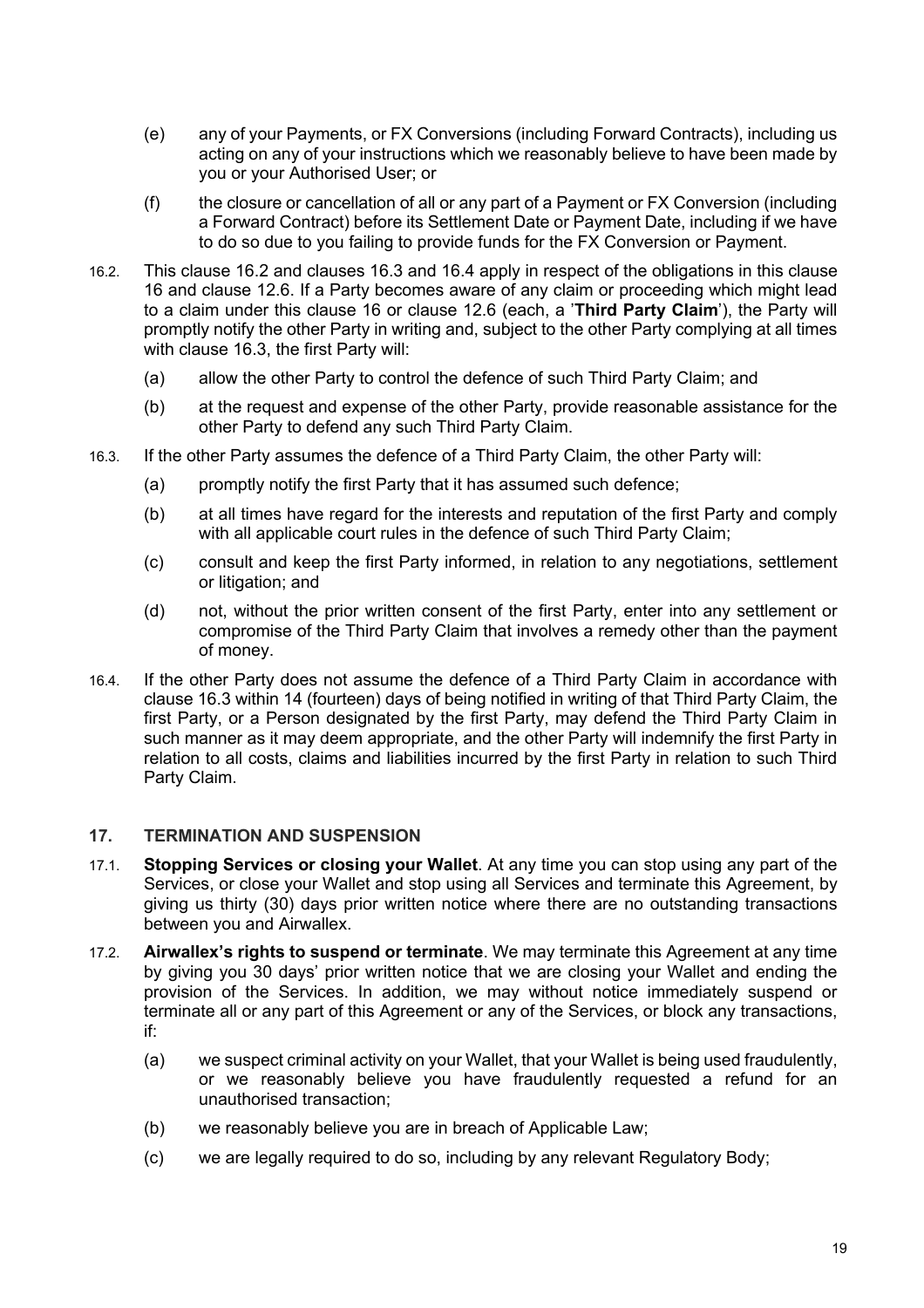- (d) you have broken this Agreement or gone over any applicable limits or restrictions in the Acceptable Use Policy;
- (e) you have given us false or inaccurate information, or we have been unable to verify any information you have provided;
- (f) you notify us, or we suspect or identify, any suspected or actual unauthorised transactions;
- (g) you have been abusive to anyone at Airwallex;
- (h) we have reasonable concerns about the security, or unauthorised use, of the Airwallex Platform, your Wallet or the Global Account;
- (i) your Wallet has a negative balance and you haven't promptly repaid the amount owing to us;
- (j) one of our banking partners, or other service provider necessary to provide the Services, requires us to terminate the Agreement; or
- (k) you do not use your Wallet for 12 months or more.
- 17.3. We may also block any transaction if your instructions are unclear, incomplete or contain an error.
- 17.4. **We will give you notice of suspension where possible**. We will give you notice of any suspension and the reasons for such suspension as soon as we can, either before the suspension is put in place, or immediately after, unless it would compromise our reasonable security measures or otherwise be unlawful. We will lift the suspension as soon as practicable after the reasons for the suspension have ceased to exist.
- 17.5. **Immediate termination**. Without affecting any other right or remedy available to it, either Party may terminate this Agreement immediately on written notice to the other Party and without liability to the other Party:
	- (a) if the other Party:
		- (i) commits a material breach of the Agreement, and, in the case of a breach capable of remedy, fails to remedy such breach within thirty (30) days after receiving formal written notice to do so; or
		- (ii) commits a series of breaches of the Agreement which when taken together have the impact or effect of, or otherwise amount to a material breach;
		- (iii) becomes subject to an Insolvency Event;
	- (b) if the Party reasonably determines that it has become unlawful to perform its obligations under the Agreement; or
	- (c) in the event of a Force Majeure Event that has the effect of preventing the other Party from performing any of its obligations under the Agreement for a period exceeding one (1) month.
- 17.6. On termination you will need to repay any money you owe us. In the circumstances set out in clauses 17.2 or 17.5 we may charge you for any costs, expenses and losses we incur (including costs due to FX difference or any action we may take to cover or reduce the exposure).
- 17.7. **Withdraw your funds**. After you have repaid any money you owe us, if you still have funds in your Wallet at the time this Agreement or the Services are terminated, you should withdraw those funds either before the Wallet is closed, or within a reasonable period of time following its closure. After a reasonable amount of time has passed since we closed your Wallet, we will attempt to transfer any remaining funds to the bank account you last notified to us. If we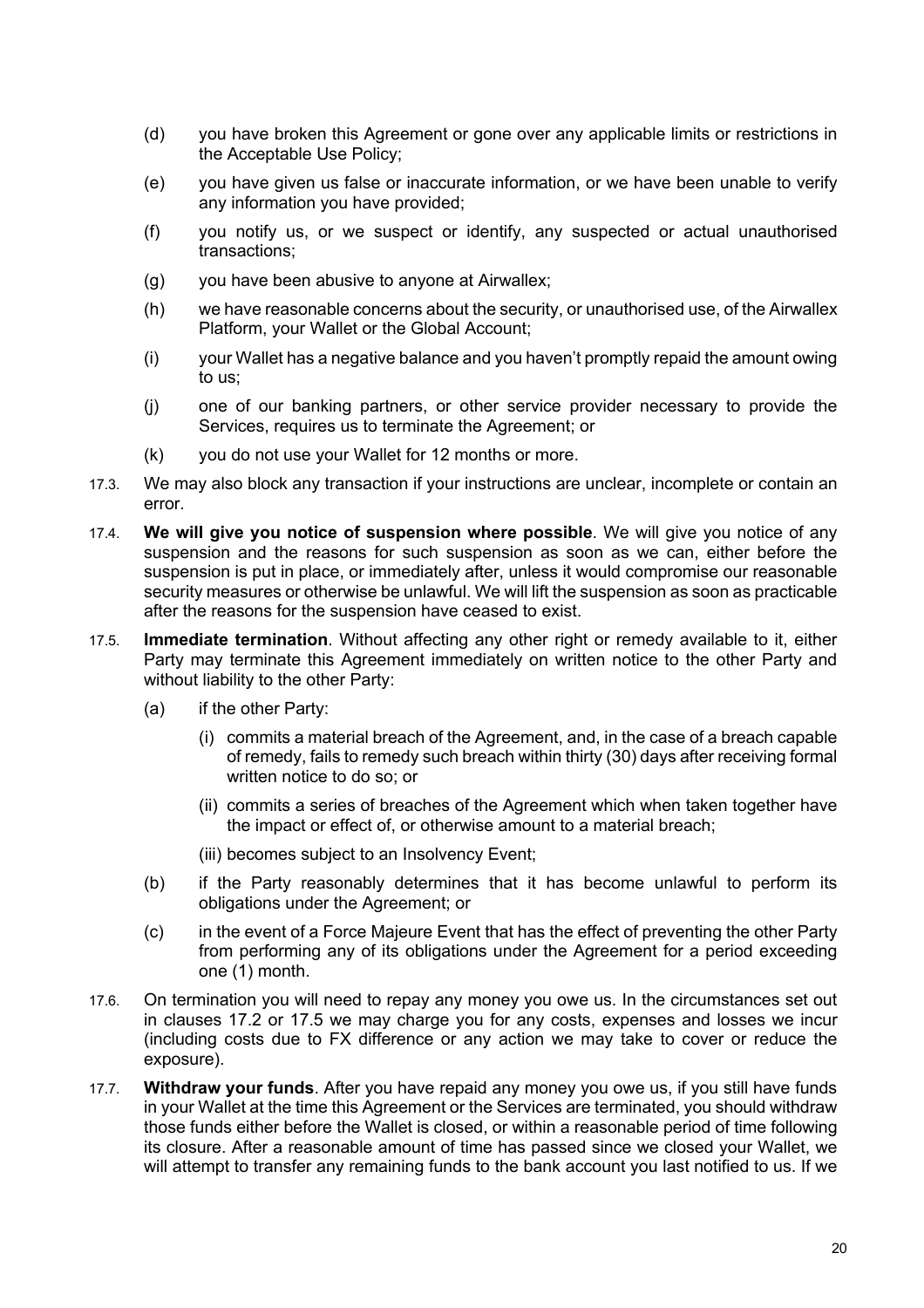are unable to do so, we will deal with any remaining balance as may be required by Applicable Law.

- 17.8. **Effect of termination**. On termination of this Agreement:
	- (a) you will not be able to use the Airwallex Platform. All rights granted to you under this Agreement will cease:
	- (b) you must immediately return or delete copies of any documentation, notes and other materials comprising or regarding the Airwallex Platform;
	- (c) all of your payment obligations under this Agreement for Services provided through to the effective date of termination will immediately become due and payable;
	- (d) each Party will return or delete all Confidential Information of the other Party in its possession within thirty (30) days of the termination of this Agreement, and will not make or retain any copies of such Confidential Information except as necessary to comply with Applicable Law; and
	- (e) any provision that expressly or by implication has effect after termination will continue in full force and effect.

# **18. SERVICE PROVIDERS**

- 18.1. You acknowledge and agree that:
	- (a) we may work with third parties (including any other Group Company of Airwallex) to provide the Services;
	- (b) if you receive information from us regarding, or provided by, such third parties, you will not rely on such information and will not make any claims against us or the third party in relation to such information. You agree that you bear all risk and responsibility if you choose to rely on such information in contravention of this clause.
- 18.2. If we use a third party to provide the Services, you acknowledge that the Services are provided by Airwallex to you and not by the third party, unless any Additional Terms for the use of a Service or feature of a Service specifically provide otherwise in writing.
- 18.3. If we use a third party to provide the Services, we will ensure that the third party complies with Data Protection Legislation relating to the processing of personal data pursuant to clause 14 of this Agreement.

#### 18.4. **Airwallex warranties.** We represent and warrant that:

- (a) we have the right, power and authority to enter into this Agreement and to perform all of our obligations under it; and
- (b) we have used, and will continue to use, reasonable commercial efforts to provide the Services.
- 18.5. **Disclaimer.** Except as expressly stated in this Agreement, all warranties, conditions and terms, whether express or implied by statute, common law or otherwise (including any implied warranties of satisfactory quality or fitness for a particular purpose or non-infringement) are excluded to the fullest extent permitted by law. We do not make any commitments about the content or data within the Airwallex Platform, the specific functions of the Airwallex Platform or its accuracy, reliability, availability or ability to meet your needs. We cannot guarantee that the Airwallex Platform will operate uninterrupted or error-free, that it will always be available, that the information it contains is current or up-to-date, that it will be free from bugs or viruses,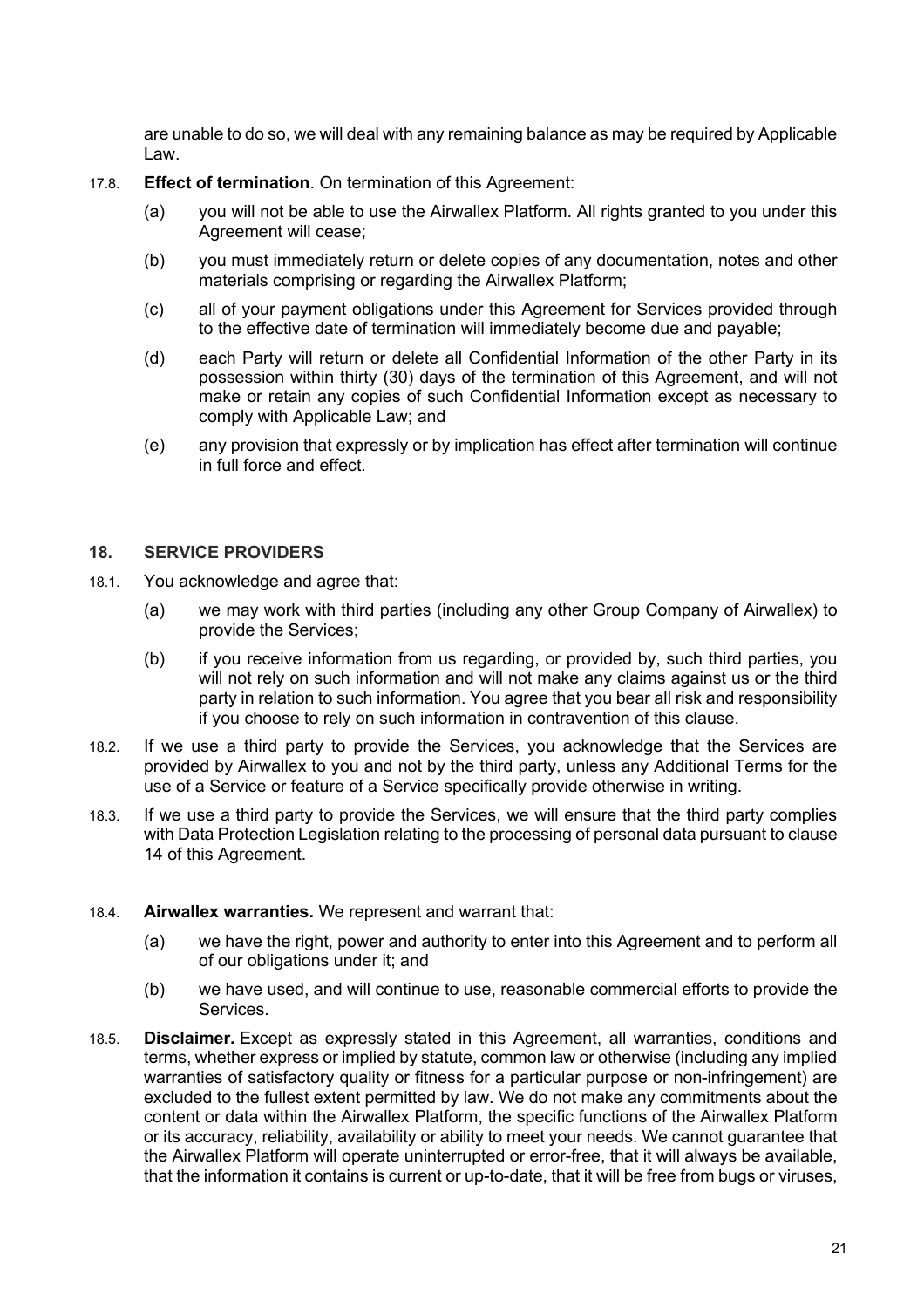or never be faulty. Occasionally we may have to interrupt your use of the Airwallex Platform. In such a case we will restore access as quickly as practicable.

- 18.6. **Customer warranties.** You represent and warrant to us that you:
	- (a) will comply with this Agreement and all Applicable Law regarding your use of the Services, the Airwallex Platform and Customer Data;
	- (b) have the right, power and authority to enter into this Agreement and to perform all of your obligations under it;
	- (c) have the valid right to grant to us the rights as defined in this Agreement without violating any Applicable Law or the proprietary rights of any third party;
	- (d) will provide us with accurate, up-to-date and complete Customer Data at all times, pursuant to clause 4 of this Agreement;
	- (e) will pay all sums to us free and clear of any claims, encumbrances or any other interest of any third person;
	- (f) will use the Services and the Airwallex Platform only for lawful purposes; and
	- (g) if you are an individual, you are 18 years of age or older.
- 18.7. **Customer conduct.** You are solely responsible for any use of the Wallet, Global Account, and other features of the Airwallex Platform, including the content of any data or transmissions you execute through the Platform yourself, or by any Authorised User you permit to access the Platform. You will use all reasonable endeavours to ensure that no unauthorised person will or could access the Wallet, Global Account or other features of the Airwallex Platform. You will not interfere with, disrupt, or cause any damage to other users of the Airwallex Platform or Services.
- 18.8. **You must not misuse the Airwallex Platform.** You cannot:
	- (a) access the Airwallex Platform using a method other than the Airwallex APIs or Webapp, for example you cannot use automated means (including harvesting bots, robots, spiders, or scrapers) without our permission;
	- (b) do anything that may disrupt, disable, overburden, or damage the Airwallex Platform, such as a denial of service attack; and
	- (c) cause viruses or other malicious code to interfere with the use of the Airwallex Platform.

# **19. ANTI-BRIBERY**

- 19.1. Each Party will (and will ensure that any person it uses for the performance of its obligations under or in connection with this Agreement, including, employees, agents, consultants and subcontractors will):
	- (a) comply with all Applicable Law relating to sanctions, bribery and corruption including the UK Bribery Act 2010, the US Foreign Corrupt Practices Act, Crimes Act 1914 (Cth) and Criminal Code Act 1995 (Cth) ('ABC Legislation');
	- (b) not do or omit to do anything likely to cause the other Party to be in breach of any such ABC Legislation:
	- (c) not give or receive any bribes, including in relation to any public official;
	- (d) maintain throughout the term a programme designed to ensure compliance with ABC Legislation, including an education and training programme and measures reasonably calculated to prevent and detect violations of ABC Legislation;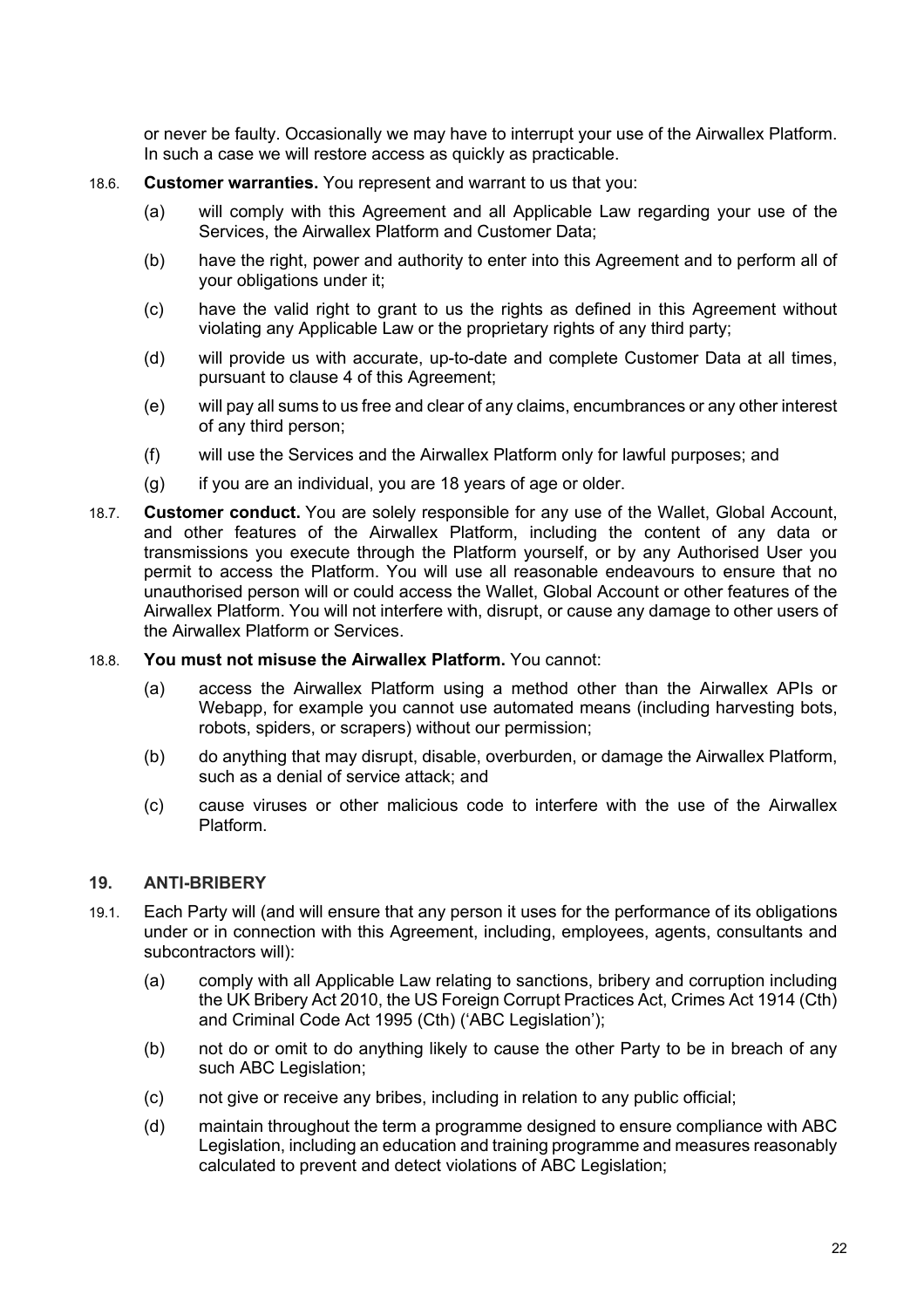- (e) if requested, and at the other Party's reasonable cost, provide the other Party with sufficient reasonable assistance to enable the other Party to perform any actions required by any government or agency in any jurisdiction for the purpose of compliance with ABC Legislation or in connection with any investigation relating to ABC Legislation; and
- (f) promptly notify the other Party of any allegation of sanctions violation, fraud, bribery or corrupt or unlawful practices made against it in court, arbitration or administrative proceedings, or any investigation commenced in respect of the same.
- 19.2. Each Party will indemnify the other Party against all liabilities, losses, and expenses which they have suffered as a result of a breach of this clause 20 by the Party.

#### **20. MARKET DISRUPTION, ERRORS & FORCE MAJEURE**

- 20.1. **Force majeure.** Neither Party will be responsible for any failure to fulfil any obligation for so long as, and to the extent to which the fulfilment of such obligation is impeded by a Force Majeure Event. The Party subject to the Force Majeure Event will:
	- (a) promptly notify the other Party of any circumstances which may result in failure to perform its obligations; and
	- (b) use reasonable efforts to mitigate the effect of the Force Majeure Event on the performance of its obligations.
- 20.2. **Market Disruption.** If in our reasonable opinion a Market Disruption occurs after we have provided you with an FX Exchange Rate, in relation to all or certain currency pairs affected by the Market Disruption, until we reasonably determine the period of Market Disruption has ended we may revise any FX Exchange Rate, or any rate or margin component of any FX Exchange Rate, with immediate effect.

#### **21. REPRESENTATIONS AND WARRANTIES**

- 21.1. **Error.** If an FX Conversion is executed at an FX Exchange Rate that clearly and materially deviates from the market price, you must not rely on such obvious error. In such cases, we may declare that the FX Conversion is not binding: you will need to return to us any amounts made under the FX Conversion and we will reprocess such FX Conversion at the correct rate.
- 21.2. This clause 21 does not limit or otherwise affect your obligation to pay any fees or other charges or amounts due under this Agreement.

#### **22. GENERAL**

- 22.1. **Entire Agreement.** This Agreement represents the entire Agreement between the Parties and supersedes and extinguishes all previous Agreements, representations, promises, and statements between us, whether written or oral, relating to its subject matter. Each Party acknowledges that in entering into this Agreement it does not rely on, and will have no remedy in respect of, any representation or warranty (whether made innocently or negligently) that is not set out in this Agreement. Each Party agrees that it shall have no claim for innocent or negligent misrepresentation or negligent misstatement based on any statement in this Agreement.
- 22.2. **Complaints.** Please let us know if we have made a mistake or you feel that we have not met your expectations in the delivery of our Services. We have internal procedures for handling complaints fairly and promptly in accordance with our regulatory requirements. A copy of our complaints procedure is available upon request. If you are not satisfied with the decision in our final response, you may be able to refer your complaint to the Australian Financial Complaints Authority. The eligibility criteria and the procedures involved are available from the Australian Financial Complaints Authority.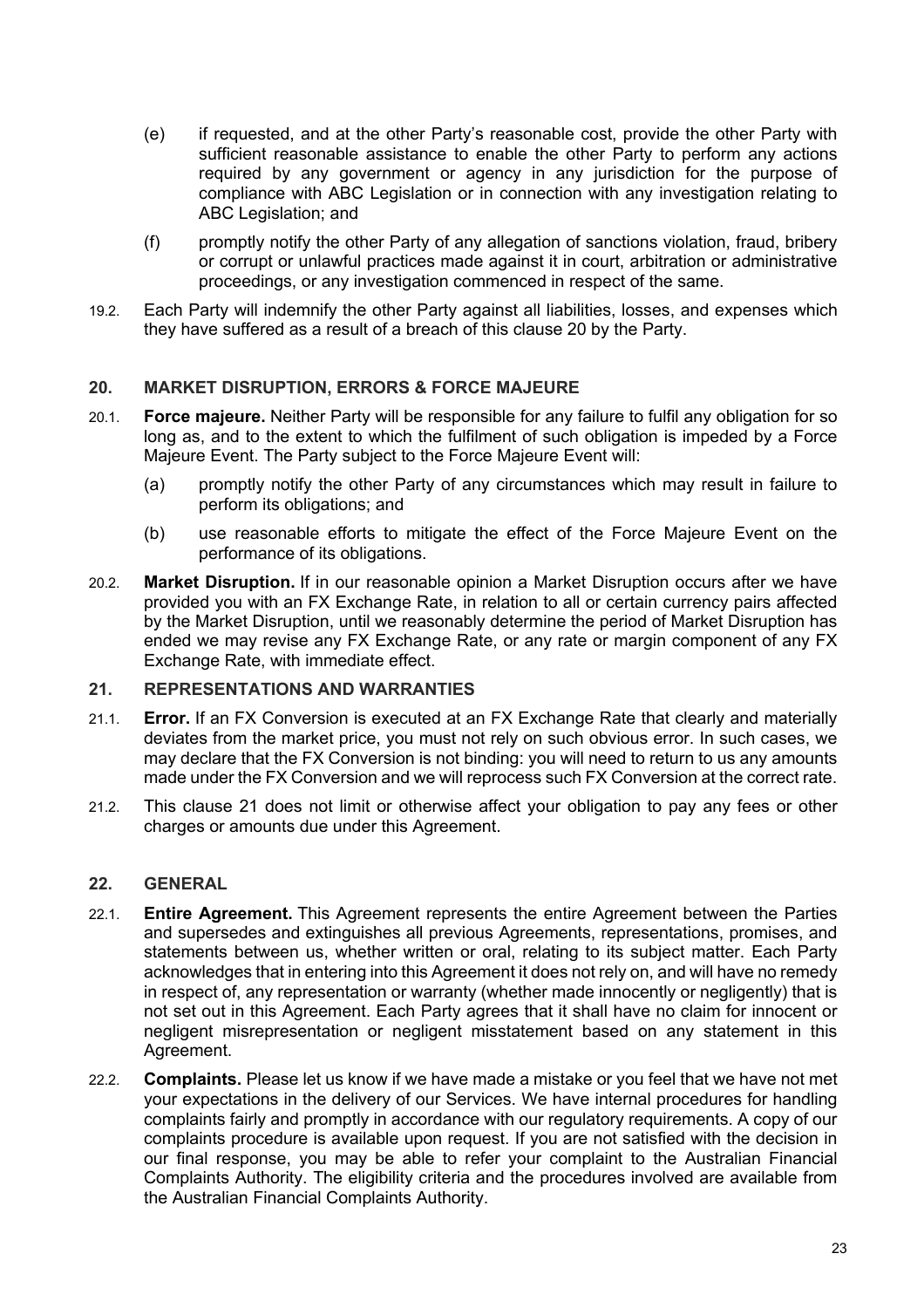Mail: Australian Financial Complaints Authority, GPO Box 3, Melbourne VIC 3001

Phone: 1800 931 678 (toll free in Australia)

Email: info@afca.org.au

Website: www.afca.org.au

- 22.3. **Notices.** All notices, demands and other communications provided for or permitted under this Agreement will be made in writing to the Parties at their registered addresses and will be sent by:
	- (a) registered or certified first-class mail, return receipt requested;
	- (b) email (delivery receipt requested);
	- (c) courier or overnight service or personal delivery, and will be deemed received upon delivery, or, in the case of email, upon receipt of a delivery receipt.
- 22.4. **Relationship.** Nothing in this Agreement will be construed as creating a partnership or joint venture between the Parties, constitute any Party the agent of the other Party, or authorise any Party to make or enter into any commitments for or on behalf of the other Party. Each Party confirms it is acting on its own behalf and not for the benefit of any other person.
- 22.5. **Assignment.** You will not assign this Agreement, in whole or in part, without our prior written consent. Any attempt to do so will be void and constitute a material breach of this Agreement. We may assign this Agreement, in whole or in part, or subcontract our obligations under it, without your consent.
- 22.6. **Waiver.** No failure or delay by a Party to exercise any right or remedy provided under the Agreement or by law, or a single or partial exercise of such right or remedy, will constitute a waiver of that or any other right or remedy, nor will it preclude or restrict the further exercise of that or any other right or remedy.
- 22.7. **Severability.** If any provision of this Agreement is determined to be invalid, unenforceable or illegal by any court of competent jurisdiction, it will be deemed to have been deleted without affecting the remaining provisions. If such provision would be valid, enforceable and legal if some part of it were modified or deleted, the provision will apply with the minimum modification necessary to make it legal, valid and enforceable.
- 22.8. **Non-Solicitation.** Neither Party will (except with the prior written consent of the other Party) during the term of the Agreement and for a period of one (1) year after termination solicit the services of any staff of the other Party who have been engaged in the performance or management of the other Party's obligations under the Agreement other than by means of a public recruitment campaign not specifically targeted at any staff of the other Party.
- 22.9. **Set-Off.** We may at any time set off any payment liability you have to us against any payment **liability** that we have to you, whether either liability is present or future, liquidated or unliquidated, and whether or not either liability arises under this Agreement. If the liabilities to be set off are expressed in different currencies, we may convert either liability at a market rate of exchange for the purpose of set-off. Our right to set off includes, but is not limited to, setting off the amount of any payment you have requested against any amount collected through a Global Account.
- 22.10. **Order of payments.** We may determine the order of transactions we process with respect to your account, subject to any requirements at law. For example, if you have given us one or more payment instructions without a sufficient balance in the Wallet, we may use any funds we subsequently receive for the purposes of one or more of those payment instructions at our discretion, unless we accept instructions from you otherwise.
- 22.11. **Other languages.** This Agreement is made in the English language. It may be translated to other languages for convenience only and in such cases the English language version will apply.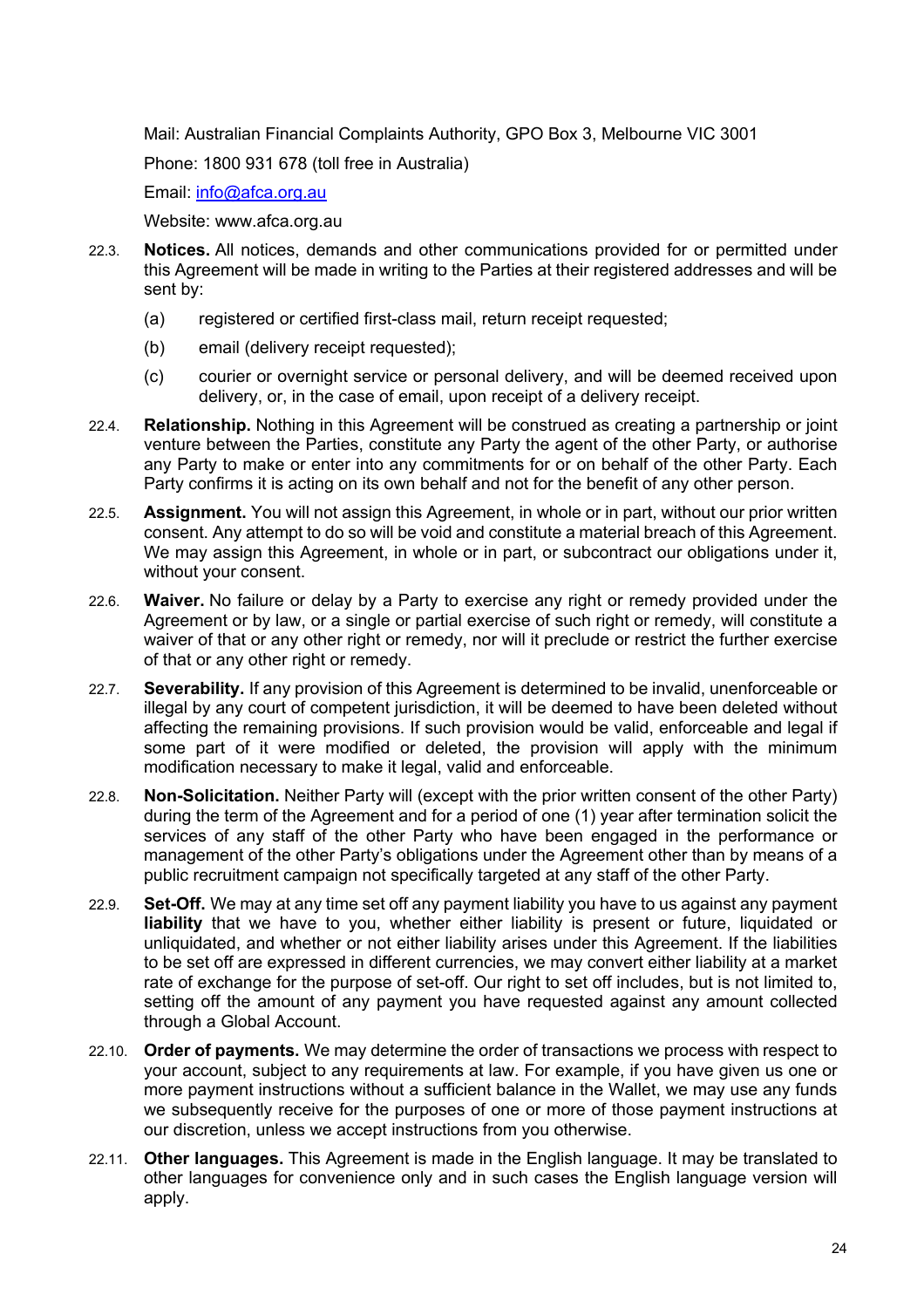22.12. **Governing law.** This Agreement will be governed by and constructed in accordance with the laws of the Victoria, Australia. Each Party irrevocably submits to the exclusive jurisdiction of Victorian courts over any dispute, controversy or claim (including non-contractual claims) arising under or in connection with the Agreement.

#### **23. DEFINITIONS & INTERPRETATION**

23.1. In this Agreement, the following definitions apply:

**Actions** means any action, claim, demand or proceeding, in respect of any loss, damage, costs, fines, expenses and other liabilities of whatever nature (whether foreseeable or contingent and whether relating to a third-party claim), including in relation to any breach of contract, negligence, fraud, wilful misconduct, breach of statutory duty or other head of claim and however suffered, incurred or sustained.

**Additional Cardholder** has the meaning given in the Issuing Terms.

**Additional Terms** means any additional terms of use applicable to the use of our Services found on our website www.airwallex.com including, but not limited to, any specific terms applicable to the use of a Service in a particular region.

**Agreed Purposes** has the meaning given in clause 13.5.

**Airwallex API** means the technical interface setting out the protocols and specifications required to effect an integration of the Customer's technical systems with the Airwallex Platform for Authorised Users to use the Services.

**Airwallex Data** means details of transactions using Airwallex infrastructure, information used in fraud detection and analysis, aggregated or anonymised information generated in connection with the Services, and any other information created by or originating from Airwallex or the Services.

**Airwallex Platform** or **Platform** means the proprietary technology and associated products (including but not limited to those found on the Webapp and through an Airwallex API) devised by Airwallex to provide customers with Services including access to the Wallet and Global Account.

**Airwallex Profile** means the electronic information profile that records your customer details and that is used to log into and use the Airwallex Platform.

**API Documentation** means the documentation and guidelines applicable to the Airwallex APIs found on our website www.airwallex.com.

**Applicable Law** means all laws, legislation, regulations, binding codes of practice, or rules or requirements of any relevant Regulatory Body applicable to the activities undertaken or procured by the Parties under this Agreement, as interpreted by taking into account any code of practice or guidance issued by any Regulatory Body with which reputable financial institutions in Australia are required or accustomed to comply.

**Authorised User** has the meaning given in clause 7.1.

**Base Currency** means Australian dollars.

**Business Day** means any day (other than a Saturday, Sunday or public holiday in the Victoria, Australia) when banks are open for business in the Victoria, Australia.

**Card** means the 'Visa Commercial Card' or similarly named payment instrument issued by Airwallex to you or any of your Additional Cardholders which can be used as a means of making Payment using the balance of your Wallet on the terms set out in this Agreement and the Issuing Terms. The Card may be issued as a physical card or virtual card.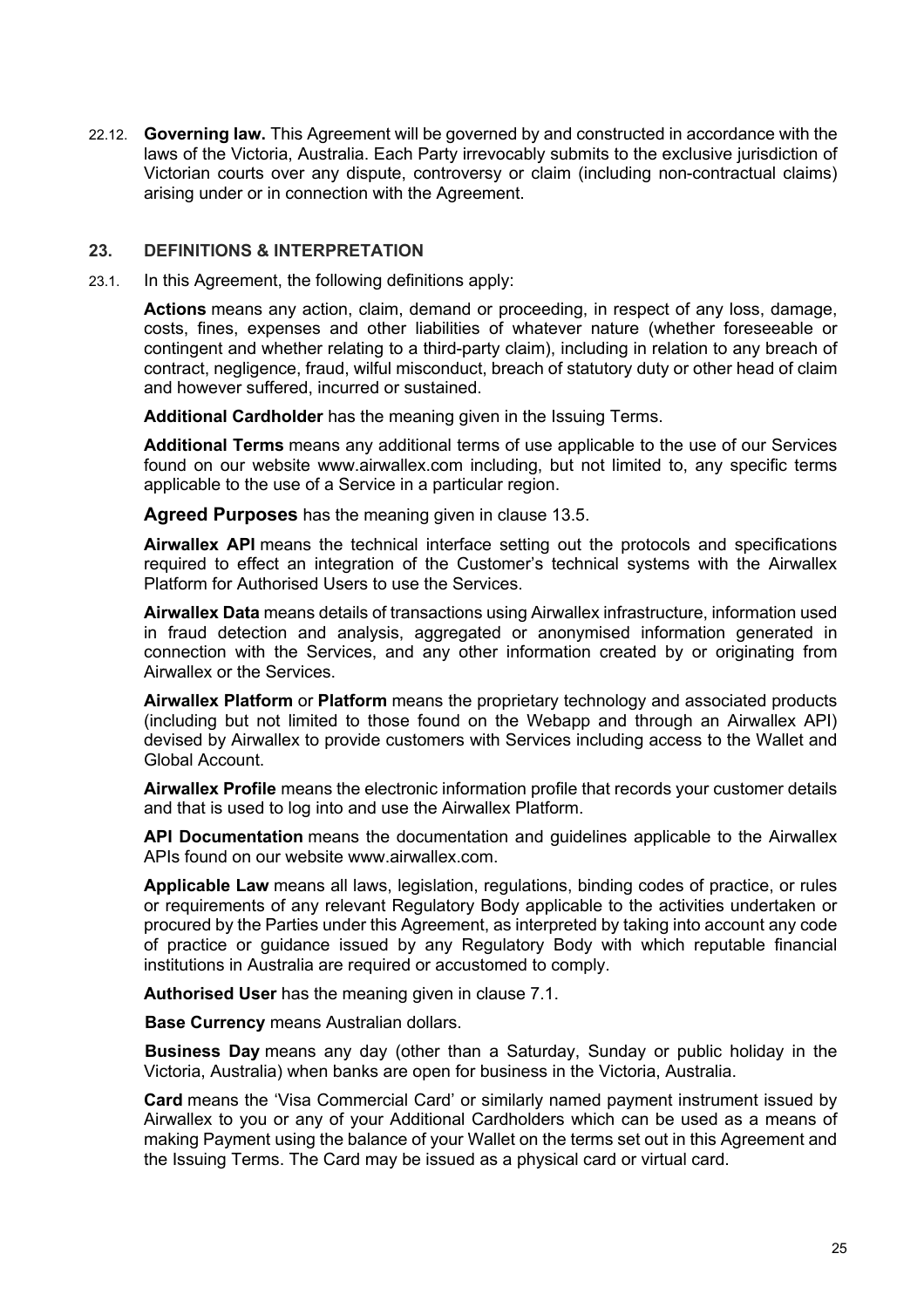**Confidential Information** means and includes all confidential information, whether verbal or written:(i) concerning the business and affairs of a Party, that a Party obtains or receives from the other Party; or (ii) which arises out of the performance of any obligations under this Agreement. Confidential Information does not include information which is: (a) known by the receiving party without restriction in relation to disclosure prior to receipt from the disclosing party; (b) received from a third party who lawfully acquired it and who was under no obligation restricting its disclosure; (c) approved in writing for release from this Agreement by the disclosing party; (d) available in the public domain other than by breach of this Agreement; or (e) independently developed without access to any Confidential Information disclosed by the disclosing party.

**Confirmation** means Airwallex's response and confirmation to your instructions to us for a FX Conversion, a Payment, or both.

**Customer Margin** means the amount specified as such in the Airwallex Platform that applies to you, or any other percentage or amount that we may notify you in writing from time to time.

**Data** means all Customer Data, Personal Data, Payment Data and Airwallex Data.

**Data Protection Legislation** means applicable privacy and data protection laws including the Privacy Act 1988 (Cth).

**Data Subject** means any natural person who can be identified, directly or indirectly, via an identifier such as a name, an identification number, location data, or via factors specific to the person's physical, physiological, genetic, mental, economic, cultural or social identity.

**Direct Losses** means, in respect of any breach, those losses that the breaching Party knew, or a reasonable person in the breaching Party's position ought reasonably to have known, either: (i) at the time of entering into the Agreement; or (ii) at the time of the breach, were reasonably probable to result from the breach, provided, however, the following will not be Direct Losses, loss of: goodwill; business; profit; operation time; reputation; opportunity; or corruption of data or information; or loss of anticipated savings, even if the breaching Party was aware or ought reasonably to have been aware of the possibility that such loss or damage could occur.

**Force Majeure** Event means an event beyond a Party's reasonable control including: Black Swan events; strikes, lock- outs, labour troubles (but excluding strikes or other forms of industrial action by the employees, agents or subcontractors of that Party); interruption or failure of a utility service including the internet, electric power, gas or water; riots, war, pandemic, or terrorist attack; nuclear, chemical or biological contamination; extreme abnormal weather conditions; the imposition of a sanction, embargo or breaking off of diplomatic relations; or any change in Applicable Law.

**Forward Contract** means a FX Conversion that is an agreement to buy or sell one currency against another currency at an agreed FX Exchange Rate on an agreed future Settlement Date that may be up to 12 months after the date of the relevant Confirmation.

**FX Base Rate** means the currency exchange base rate we have specified for a FX Conversion and Settlement Date having regard to the Customer Margin, costs provided by our foreign exchange rate service providers, the interbank exchange rates and relevant market conditions.

**FX Conversion** means an agreement between the Parties in which one currency is sold or bought against another currency at an agreed FX Exchange Rate including a Forward Contract or Spot Contract.

**FX Exchange Rate** means the FX Base Rate plus any other margin that may be applicable to you, including the Customer Margin.

**Global Account** means the collection account created by Airwallex for your use to receive funds in the Supported Currency in a Supported Jurisdiction.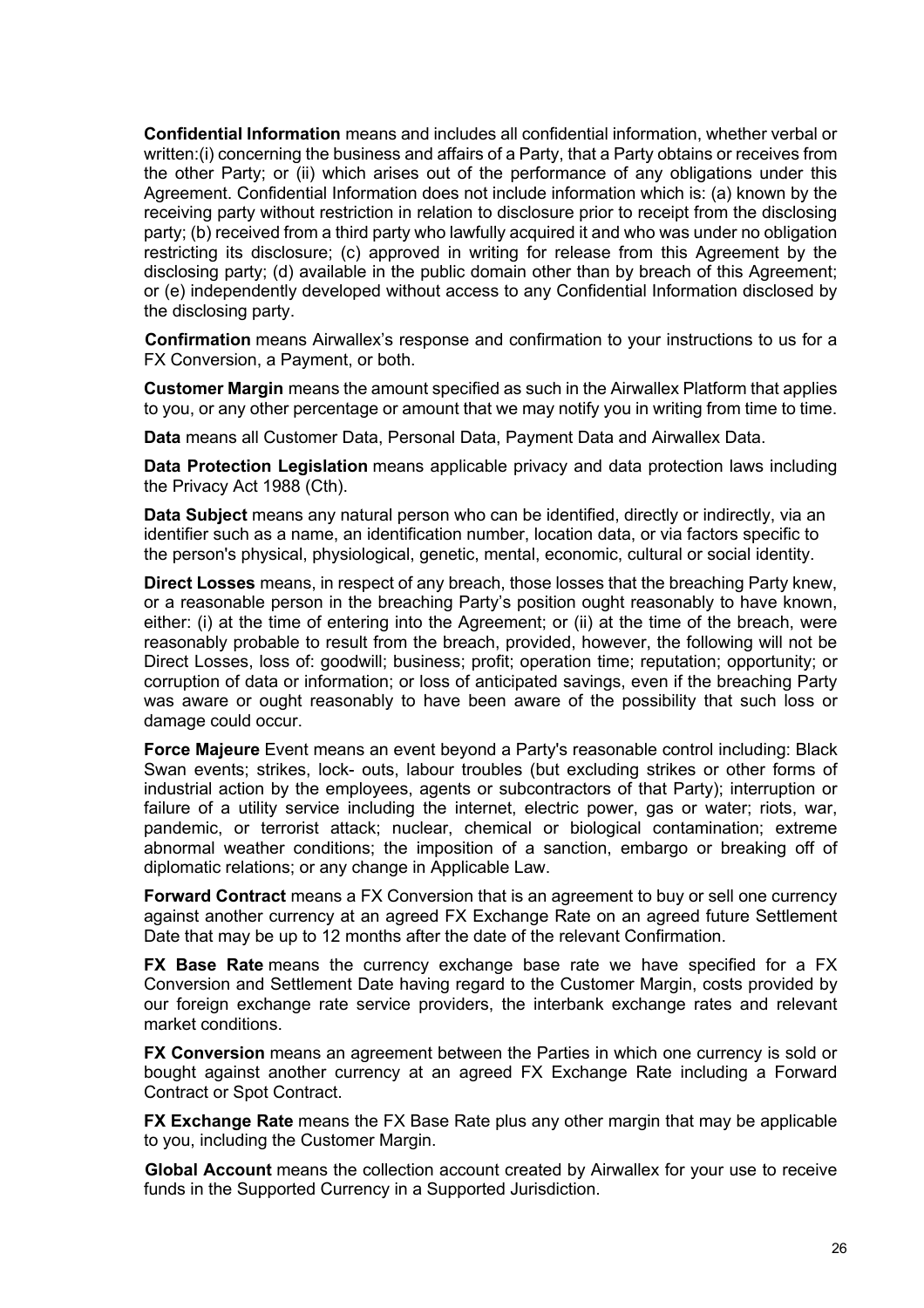**Group Company** means any entity in respect of which a Party or a Party's ultimate holding company: (i) owns (directly or indirectly) more than fifty (50) percent of the voting rights or issued share capital; or (ii) can ensure that the activities and business of that entity are conducted in accordance with its wishes.

**Holding Amount** has the meaning given in clause 9.15.

**Indirect or Consequential Losses** means those losses that are not Direct Losses.

**Insolvency Event means:** (i) any procedure commenced with a view to the winding-up or re-organisation of such Party; (ii) any step taken or any procedure is commenced with a view to the appointment of an administrator, receiver, administrative receiver or trustee in bankruptcy in relation to such Party or all or substantially all of its assets; (iii) the holder of any security over all or substantially all of the assets of such Party takes any step to enforce that security; (iv) all or substantially all of the assets of such Party is subject to attachment, sequestration, execution or any similar process; (v) such Party is unable to pay its debts as they fall due; (vi) such Party enters into, or any step is taken, whether by the board of directors of such Party or otherwise, towards entering into a composition or arrangement with its creditors or any class of them, including a company voluntary arrangement or a deed of arrangement; or (vii) such Party enters into, or any step is taken, whether by the board of directors of such Party or otherwise, towards any analogous procedure under the laws of any jurisdiction to the procedures set out in (i) to (vi) above, and in each case other than for the sole purpose of a scheme for a solvent amalgamation of that other Party with one or more other companies or the solvent reconstruction of that other Party.

**Intellectual Property Rights** means: (i) rights in, and in relation to, any patents, registered designs, design rights, trademarks, trade and business names (including goodwill associated with any trade marks or trade and business names), copyright and related rights, moral rights, databases, domain names, semi-conductor and other topography rights and utility models, and including registrations and applications for, and renewals or extensions of, such rights, and similar or equivalent rights or forms of protection in any part of the world; (ii) rights in the nature of unfair competition rights and to sue for passing off and for past infringement; and (iii) trade secrets, confidentiality and other proprietary rights, including rights to know how and other technical information.

**Issuing Terms** means the terms and conditions for Airwallex's Service relating to issuance of Cards.

**Local Business Day** has the meaning given in clause 9.11.

**Lock FX** has the meaning given in clause 9.7.

**Market Disruption** means any action, event or circumstance which, as determined by Airwallex in its sole and absolute discretion: (i) has the direct or indirect effect of hindering, limiting or restricting the ability of Airwallex or its Group Companies to obtain a firm quote of an offer price, convert any currency into any other currency, or to transfer any sum to any other country or within the same country; (ii) results in any purchase currency not being available in the interbank foreign exchange market in accordance with normal commercial practice; or (iii) constitutes unusual price volatility in the foreign exchange markets.

**Payment** means a payment to be made by the Customer to a payee through the Airwallex Platform.

**Payment Date** means the date nominated by you in your instructions to us, for the Payment to be transferred from Airwallex to the payee. The Payment Date for any transfer must be a Business Day in both countries (i.e. the countries where the Parties are located to transact business).

**Payment Services** means the services provided by Airwallex to you under this Agreement relating to the payment of funds in a Supported Currency to a payee via the Wallet.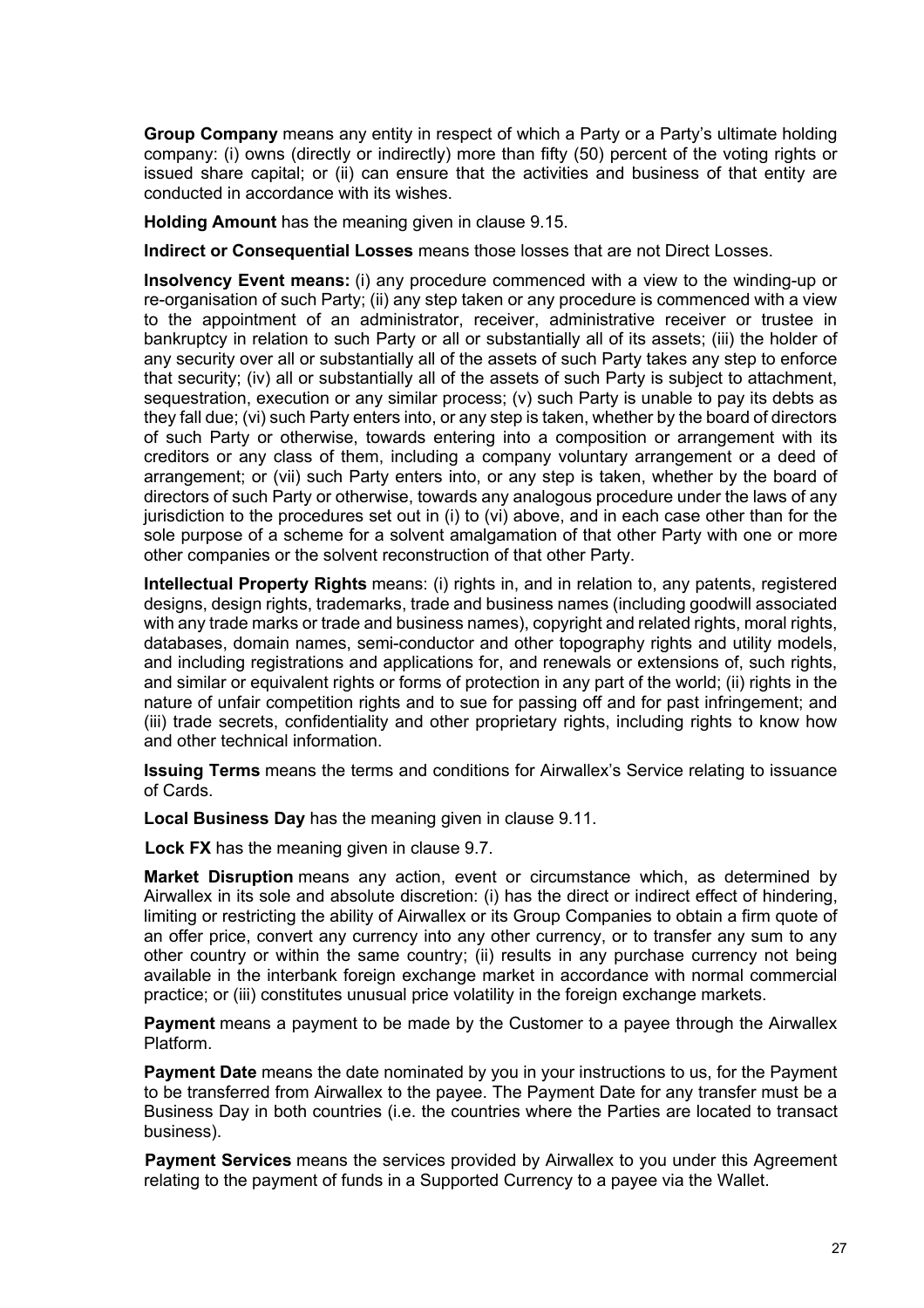**Personal Data** means information that identifies a specific living person (not a company, legal entity, or machine) that is collected, transmitted to or accessible through the Services and as otherwise defined in the Data Protection Legislation.

**Regulatory Body** means any person or regulatory body concerned with the creation, enforcement or supervision of, or compliance with Applicable Law, including the Australian Securities and Investments Commission and any regulatory body which replaces it.

**Segregated Account** has the meaning given in clause 5.6.

**Services** means the services offered by Airwallex to the Customer under this Agreement.

**Service Fees** means all fees applicable to the use of the Services.

**Settlement Date** means the date on which the settlement of a FX Conversion or Payment will occur as relevantly specified in the Confirmation or otherwise notified to you through the Airwallex Platform.

**Settlement Cut-Off** means, in respect of a FX Conversion or Payment, the time and date where sufficient cleared funds must be in your Wallet in order to fund the relevant transaction which will generally be the time and date on which the relevant Confirmation is issued by Airwallex, unless a different time is specified in the Confirmation or otherwise notified to you through the Airwallex Platform.

**Supported Currency** means, in respect of each feature of a Service, each currency approved by Airwallex from time to time that can be collected, exchanged and/or paid out (as applicable) using that feature through the Airwallex Platform.

**Supported Jurisdiction** means in respect of the Global Account each jurisdiction approved by Airwallex from time to time where a Global Account is maintained for the purposes of collecting payments.

**Spot Contract** means a FX Conversion that is an agreement to buy or sell one currency against another currency at an agreed FX Exchange Rate on an agreed Settlement Date that is on or shortly after the date of the relevant Confirmation.

**User Profile** means, with respect to each Authorised User, the electronic profile that records the Authorised User's details and that is used by them to log into and use the Airwallex Platform on your behalf.

**Wallet** has the meaning given in clause 5.1.

**Webapp** means the user interface that the Customer and its Authorised Users may use to access the Airwallex Platform and the Services.

- 23.2. Unless the context otherwise requires:
	- (a) use of the singular includes the plural and vice versa;
	- (b) a reference to a statute or statutory provision is a reference to it as amended, extended or re-enacted from time to time;
	- (c) any phrase introduced by the terms 'including', 'include', 'in particular', 'for example' or any similar expression will be construed as illustrative and will not limit the sense of the words preceding those terms.
- 23.3. References to the Parties will include any successors, permitted assignees or transferees where permitted by this Agreement. The word 'person' will be deemed to include a body corporate, partnership or unincorporated association. References to any Party indemnifying any person against any costs, claims or liabilities include indemnifying against any and all liabilities, losses and expenses, as well as (to the fullest extent, but only if permitted by